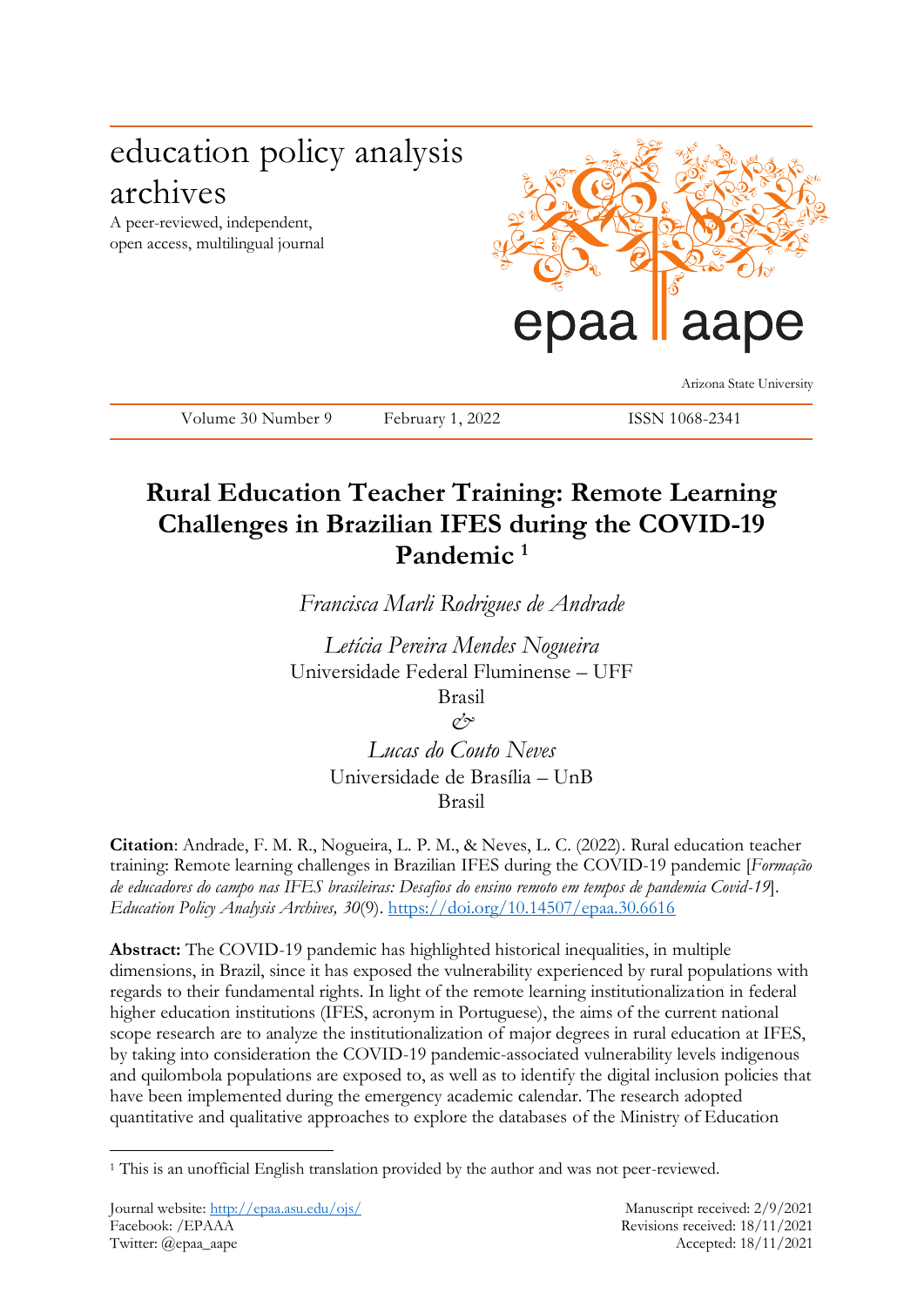(MEC) and Social and Environmental Institute (ISA - Instituto Socioambiental), as well as institutional websites of universities and federal institutes. Striking results have indicated the expansion of major degrees in rural education in the last decade in all regions countrywide, as well as the fragility of these courses in IFES agendas about specific assertive policies aimed at meeting educational demands of remote learning.

**Keywords**: rural education; COVID-19 pandemic; remote learning

**Formación de educadores para actuación en contextos rurales en las IFES brasileñas: Retos de la educación remota en tiempos de pandemia Covid-19 Resumen:** En Brasil, la pandemia Covid-19 ha revelado desigualdades históricas en sus múltiples dimensiones, exponiendo la vulnerabilidad de los derechos fundamentales de las poblaciones que viven en los contextos rurales. Ante la institucionalización de la educación remota en las Instituciones Federales de Educación Superior (IFES), pensamos en la construcción de esta investigación – a nivel nacional – que tiene como objetivo: analizar la institucionalización de las Licenciaturas en Educación para Actuación en Contextos Rurales en las IFES, medido a través de los niveles de vulnerabilidad de las poblaciones indígenas y quilombolas ante la Pandemia Covid-19, para luego identificar las políticas de inclusión digital que se están implementando durante los calendarios académicos de educación remota. La investigación se basó en enfoques cuantitativos y cualitativos, con carácter exploratorio de las siguientes bases de datos: Ministerio de la Educación (MEC); Instituto Socioambiental (ISA) y sitios web institucionales de universidades e institutos federales. Los principales resultados indican la expansión de los cursos de Licenciaturas en Educación para Actuación en Contextos Rurales, en la última década, en todas las regiones del país. Además, la fragilidad de estos cursos en las agendas de las IFES, en cuanto a políticas afirmativas específicas dirigidas a las demandas educativas de la educación remota. **Palabras-clave:** educación en contextos rurales; pandemia Covid-19; educación remota

#### **Formação de educadores do campo nas IFES brasileiras: Desafios do ensino remoto em tempos de pandemia Covid-19**

**Resumo:** No Brasil, a pandemia de Covid-19 tem revelado as desigualdades históricas nas suas múltiplas dimensões, expondo a vulnerabilidade dos direitos fundamentais das populações do campo. Em face da institucionalização do ensino remoto nas Instituições Federais de Ensino Superior (IFES), pensamos a construção desta pesquisa de abrangência nacional que tem como objetivo: analisar a institucionalização das Licenciaturas em Educação do Campo nas IFES, atravessada pelos níveis de vulnerabilização das populações indígenas e quilombolas diante da pandemia de Covid-19 para, então, identificar as políticas de inclusão digital que estão sendo implementadas durante os calendários acadêmicos emergenciais. A pesquisa foi elaborada a partir das abordagens quantitativa e qualitativa, com caráter exploratório das seguintes bases de dados: Ministério da Educação (MEC); Instituto Socioambiental (ISA) e sites institucionais das universidades e dos institutos federais. Os principais resultados indicam a expansão das Licenciaturas em Educação do Campo na última década em todas as regiões do país; bem como, a fragilidade desses cursos nas agendas das IFES, no que diz respeito às políticas afirmativas específicas voltadas às demandas educativas do ensino remoto.

**Palavras-chave:** educação do campo; pandemia de Covid-19; ensino remoto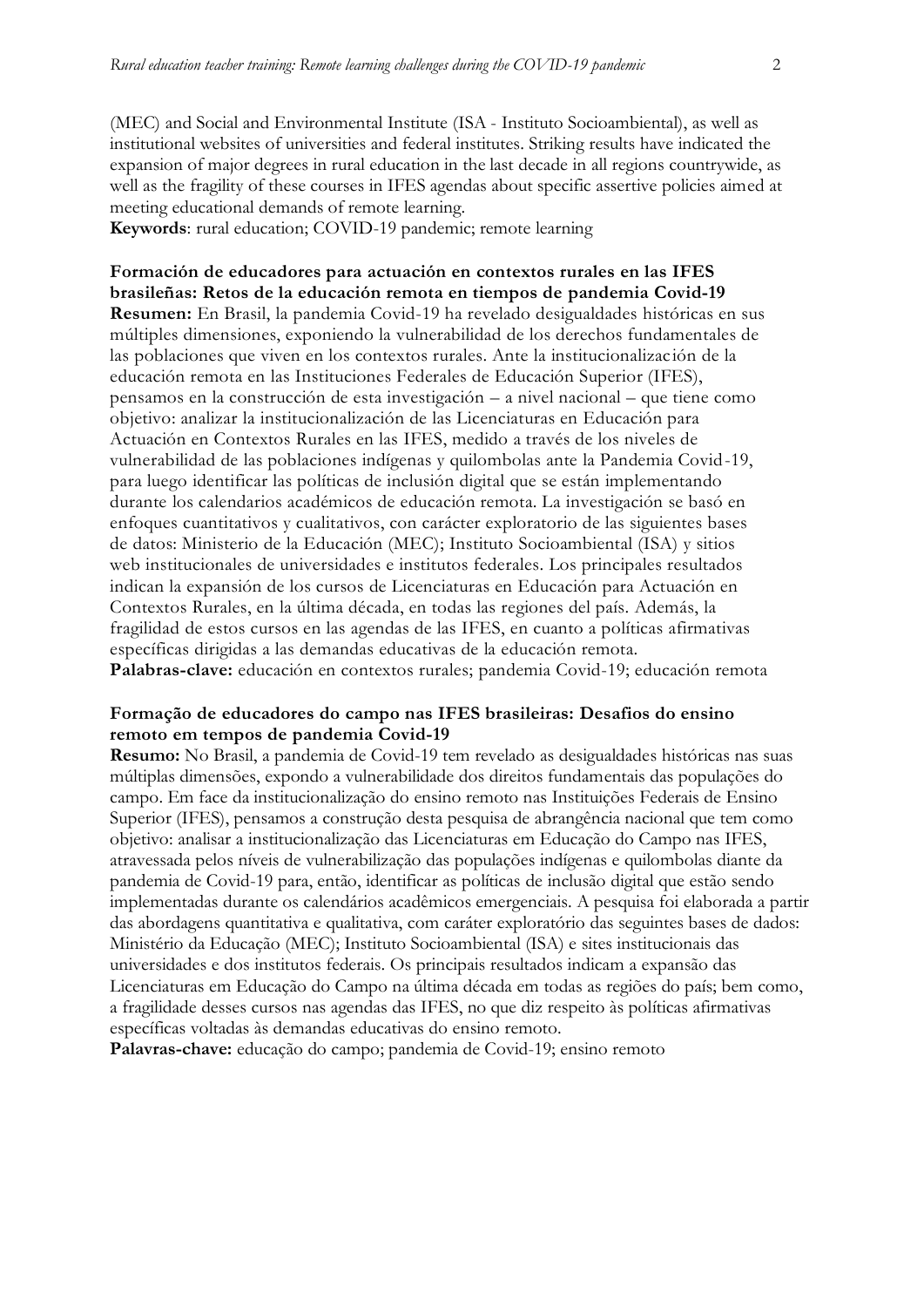### **Political Scenarios and the COVID-19 Pandemic in Brazil: Discarding the Fundamental Rights of Rural Populations**

The new coronavirus, named SARS-CoV-2, by the World Health Organization (WHO), has spread across Asia, Europe, the Americas, Africa and Oceania; it did not only trigger the COVID-19 pandemic, but also exposed brutal inequalities, in their multiple dimensions (Deshwal, 2020; Grech, 2020; Otu et al., 2020). The COVID-19 pandemic has crossed cities and forests in countries such as Brazil – where social inequalities are strikingly significant – and reached populations that have been historically neglected by public policies, such as peasant populations, as well as Indigenous and *Quilombola* communities. However, the new coronavirus did not arrive in the country without warning; on January 30, 2020, the World Health Organization (WHO) had classified it as Public Health Emergency of International Importance and, on March 11 of that same year, it was reclassified as pandemic (Farias, 2020; Llewellyn, 2020). On March 11, 2020, Brazil accounted for 52 contagion cases and no COVID-19 associated deaths (Brasil, 2020a).

In the days after WHO had officially acknowledged the pandemic status of the disease, information about the lethality of the virus in countries like Italy, Spain and the United States was extensively spread in traditional and social media (Leão et al., 2020). Nevertheless, the virus has managed to reach the least likely territories; consequently, it claimed the lives of Indigenous, Quilombola, and peasant communities, among others. This factor enables thinking that the COVID-19 pandemic context has boosted some developmental and ideological trends that were overall focused on promoting the voracious appropriation and commercialization of nature, as well as on the territorial uprooting of peasant, Indigenous and Quilombola communities. Agents and powerful sectors – such as mining, agribusiness, prospectors, land grabbers, and loggers, among others – have adopted multiple strategies and acted in an articulated manner in the highest political spheres, under the federal government's encouragement and protection (Amado & Ribeiro, 2020).

The act of favoring the aforementioned sectors and power agents was institutionalized through legal provisions, such as the case of Provisional Measure 910 (MP910), which provided on the regulation of land occupations in federal lands. However, it lost validity before it was even voted given its controversial text; thus, MP910 was replaced by Bill 2.633/2020<sup>2</sup>. Yet, it is worth mentioning Law n. 14,021 – approved on July 7, 2020, which had part of its text vetoed by the Brazilian federal government. The government vetoed aspects of paramount importance to rural populations, such as the requirement of drinking water supply in indigenous villages during the COVID-19 pandemic and the provision of emergency aid and social security benefits to this population. As a paradox, the aforementioned law:

Provides social protection measures to prevent COVID-19 contagion and spread in indigenous territories; creates the Emergency Plan to Combat COVID-19 in indigenous territories; sets measures to support quilombola communities, artisanal fishermen and other traditional peoples and communities to cope with COVID-19; and amends Law n. 8080 – from September 19, 1990 – in order to ensure the allocation of additional resources for emergency and public calamity events. (Brasil, 2020b)

At the peak of the first COVID-19 pandemic wave, vetoes to Law n. 14.021/2020 approval have evidenced the vulnerability limits imposed by institutional spheres on rural and traditional

<sup>2</sup> Document available at: [https://www12.senado.leg.br/noticias/materias/2020/05/20/mp-da](https://www12.senado.leg.br/noticias/materias/2020/05/20/mp-da-regularizacao-fundiaria-perde-validade-e-e-substituida-por-projeto-de-lei)[regularizacao-fundiaria-perde-validade-e-e-substituida-por-projeto-de-lei.](https://www12.senado.leg.br/noticias/materias/2020/05/20/mp-da-regularizacao-fundiaria-perde-validade-e-e-substituida-por-projeto-de-lei)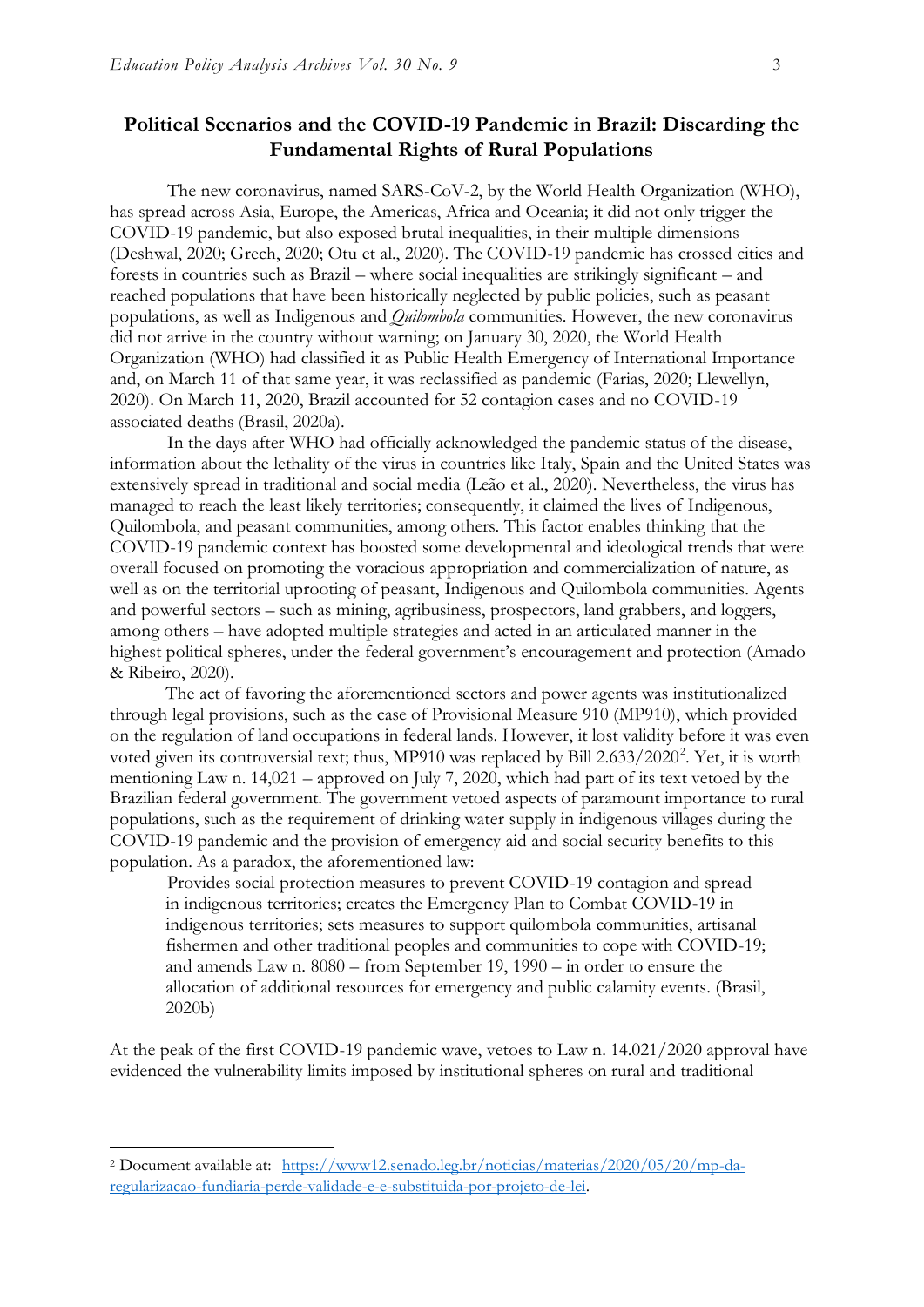communities<sup>3</sup>. Thus, social distancing measures recommended by the scientific community and by WHO (2020) to curb the number of infections and death cases caused by the new coronavirus provided the *perfect scenario* to have rights usurped, attacks to democracy and strategies favoring the genocide of indigenous and quilombola peoples, and of other rural communities; as well as the implementation of ecocide<sup>4</sup> practices turned into instrument by the developmental project. This *perfect scenario* came from the impossibility of having rural social movements, as well as indigenous and quilombola leaders, taking the streets, claiming for their rights and protesting about the actions implemented by the federal government. Consequently, rural populations were limited to use social networks to tell the story of their communities at times of pandemic; to express their opinions and dissatisfaction with agendas adopted by the federal government; to expose structural racism, as well as institutional omission and neglect towards their fundamental rights, among others (Kaseker & Ribeiro, 2020).

The COVID-19 pandemic is not the only threat to both human life and democracy in Brazil, which is leveraged by obscurantism. Sometime before, the country had already started a political polarization process that was intensified by power plays that have unfolded in a series of planned events, such as: *a)* illegal procedures within the scope of Operation Lava Jato – triggered in April 2014 under the leadership of former federal judge Sérgio Moro (Gonzaga & Nassif, 2020); *b)* the encouragement of a coup against democracy – implemented through the impeachment of President Dilma Rousseff in 2016 (Moreira, 2018); *c)* the murder of city councilor Marielle Franco, who represented the families mostly affected by the militarized intervention in Rio de Janeiro City (Andrade & Corrêa, 2020); *d)* the imprisonment of former President Luiz Inácio Lula da Silva, which was orchestrated, as part of Operation Lava Jato, to prevent his participation in the 2018 presidential elections (Nassif, 2020); *e)* the rise of the far right to the presidency of the republic, which was associated with intense use of fake news, conservative Christian speeches and conspiracy theories on social media (Gonzaga & Nassif, 2020; Mariano & Gerardi, 2019; Nassif, 2020).

All these events, and some others that were not herein mentioned, highlight different developmental hegemonic agendas that were historically imposed to the country – whether by national groups or international-market interests. These events are among the social, economic and political aspects featuring the disputes for power taking place in Brazil. According to Acselrad (2014, p. 87), development is "described as something good for everyone – the nation, business and the people", in these agendas. However, as emphasized by the aforementioned author, "disregarding the viewpoint of those who are negatively affected by the impacts of development presupposes the hierarchization of rights and cultures, according to which, the developmental culture takes precedence over the others". Based on this precedence, traditional communities and peasant peoples were left on the margins of public policies, subjected to all kinds of racism and violence, and outraged in their multiple existence forms.

1

<sup>3</sup> Information available at: [https://congressoemfoco.uol.com.br/governo/bolsonaro-esvazia-lei-que](https://congressoemfoco.uol.com.br/governo/bolsonaro-esvazia-lei-que-garante-protecao-a-indigenas-durante-a-pandemia/)[garante-protecao-a-indigenas-durante-a-pandemia/.](https://congressoemfoco.uol.com.br/governo/bolsonaro-esvazia-lei-que-garante-protecao-a-indigenas-durante-a-pandemia/)

<sup>4</sup> Long before environmental activist Patrick Hossay highlighted, in 2005, in his book titled "*Unsustainable: A Primer for Global Environmental and Social Justice"* that the human species is committing ecocide due to the devastating effects of industrial civilization, indigenous leaders such as Raoni Metuktire, Davi Kopenawa Yanomami, and Ailton Krenak, among others, had already reported the devastating impacts of practices enabling the appropriation and trade of nature, in all forms of life. Ecocide has been put into practice, in the COVID-19 pandemic context, as the main feature of the political agenda set by some hegemonic groups. Burnings in the Amazon Forest and in the Pantanal biome have gained hazardous proportions among environmental crimes, since they put the fauna and flora in these regions at risk, as well as indigenous, quilombola and rural communities that coexist with nature and make their living from their work in the countryside. Further information about these burning events are available at: <https://www.bbc.com/portuguese/brasil-54259838> and [https://www.bbc.com/portuguese/brasil-](https://www.bbc.com/portuguese/brasil-54186760)[54186760.](https://www.bbc.com/portuguese/brasil-54186760)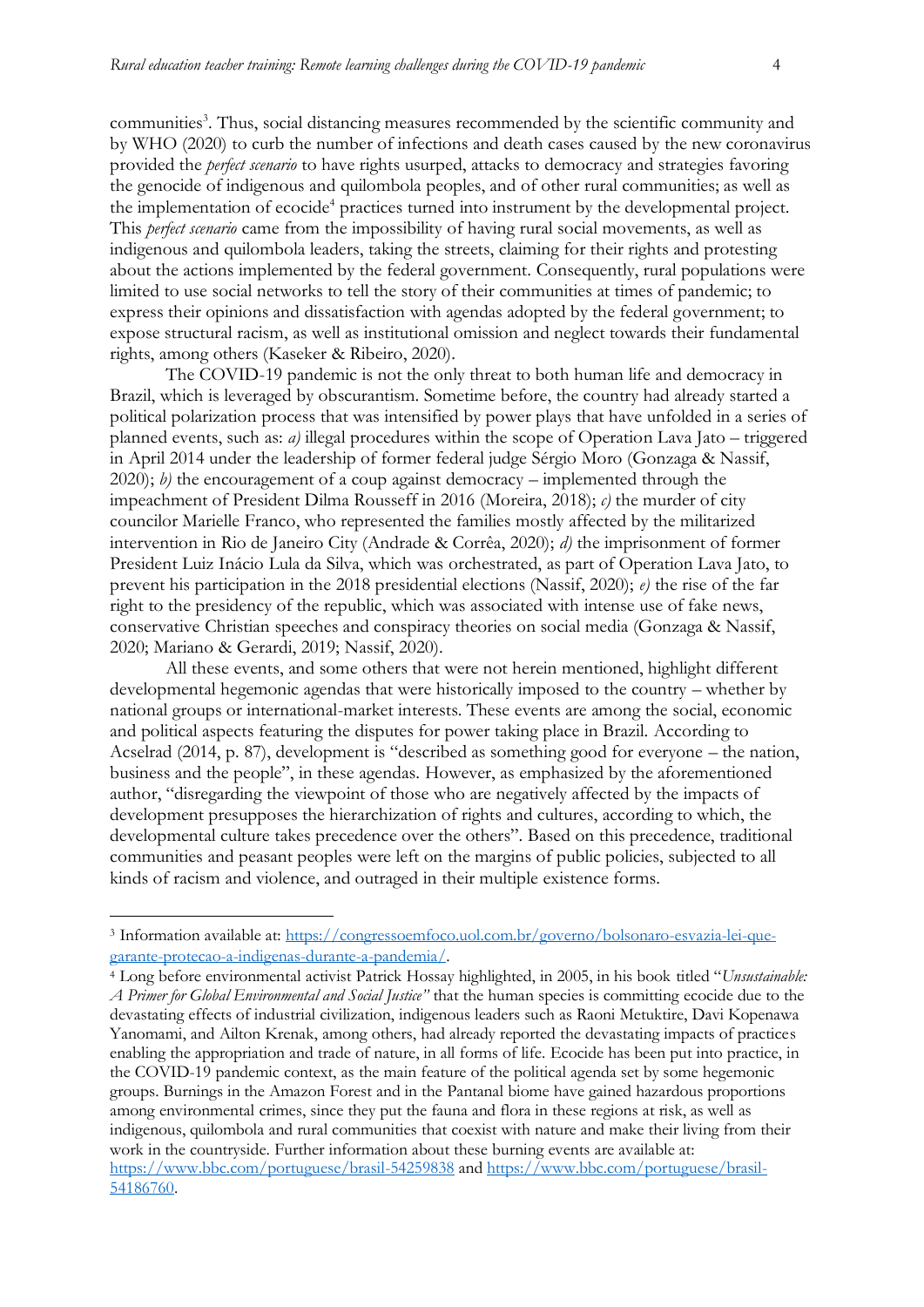According to the colonial developmental perspective based on the voracious *appropriation and trade* of nature, rural populations – and their *coexistence* with nature and defense of life – are historically defined as barriers to the country's development (Porto-Gonçalves, 2017). In order to rule out such a "barrier", the COVID-19 pandemic context in Brazil – which was intensified by the rise of the far right and, therefore, by obscurantist, hate, anti-democratic, racist and fascist speeches – became the *perfect scenario* to usurp the rights and to destroy nature. Both the usurpation and destruction actions have been put into practice in different ways, mainly by disarticulating agendas and demands of rural social movements in different knowledge and power spaces, such as federal higher education institutions (IFES – Instituições Federais de Ensino Superior).

In light of this new reality, provisions ensured by the Rural Education Policy (Procampo) and by the National Program for Education in Agrarian Reform (PRONERA), put in place by Decree n. 7352 – from November 4, 2010 –, are at risk. Among these provisions, one finds the training provided to rural educators, which is based on the pedagogy of alternation. It has been happening in a scenario where remote teaching was intensified in federal educational institutions. Since March 2020, the Ministry of Education (MEC) has been issuing a series of constantly updated documents and ordinances to regulate school activities and calendars by suspending classroom lessons and implementing remote learning in emergency character – both for basic education schools and higher education institutions (Alves, 2020).

As part of this regulation, on October 6, 2020, the National Council of Education (CNE – Conselho Nacional de Educação) approved a resolution – based on educational guidelines – for face-to-face and non-face-to-face classes, and for pedagogical activities carried out within the COVID-19 pandemic context, such a resolution provides on the conduction of remote learning until 2021<sup>5</sup>. In light of the remote education institutionalization context, the aims of the current study were to analyze the institutionalization of major degrees in rural education at IFES, by taking into consideration the COVID-19 pandemic associated vulnerability levels Indigenous and Quilombola populations are exposed to, as well as to identify the digital inclusion policies that have been implemented during the emergency academic calendar – remote learning. The herein described aims gain relevance in the current Brazilian reality, since the COVID-19 pandemic has been used to implement remote learning, but also processes capable of worsening social inequalities in education and other fundamental rights of indigenous and quilombola communities, among other rural populations.

#### **Contextual, Theoretical and Methodological Research Elements**

The Rural Education Policy (Procampo) and the National Education Program in Agrarian Reform (PRONERA), which were implemented by Decree n. 7.352/2010, emerges as rural social movements' achievement resulting from their historic struggles in defense of individuals' right to education, health, territory and labor, among other fundamental rights (Caldart, 2012; Ribeiro, 2013). These struggles enabled social movements to organically bond to the National Forum, to State and Municipal Forums for Education in the Countryside, as well as to public universities, in processes to claim for the right to the existence of ethnic and cultural diversities. According to Arroyo (2012, p. 234), the awareness of this diversity "gives a rich complexity to struggles of rural communities and, consequently, to struggles for a different rural

<sup>5</sup> The document sets National Guidelines for the implementation of provisions provided on Law n. 14.040/2020, which establishes exceptional educational standards to be adopted by education systems, public, private and community institutions and school networks, during the state of calamity acknowledged by Legislative Decree n. 06/2020. The document is available at: [https://www.semesp.org.br/wp-content/uploads/2020/10/MHGC-Versao-Final-Minuta-de-Parecer-e-](https://www.semesp.org.br/wp-content/uploads/2020/10/MHGC-Versao-Final-Minuta-de-Parecer-e-Resolucao-Lei-14.040-2020-MH.pdf)

[Resolucao-Lei-14.040-2020-MH.pdf](https://www.semesp.org.br/wp-content/uploads/2020/10/MHGC-Versao-Final-Minuta-de-Parecer-e-Resolucao-Lei-14.040-2020-MH.pdf)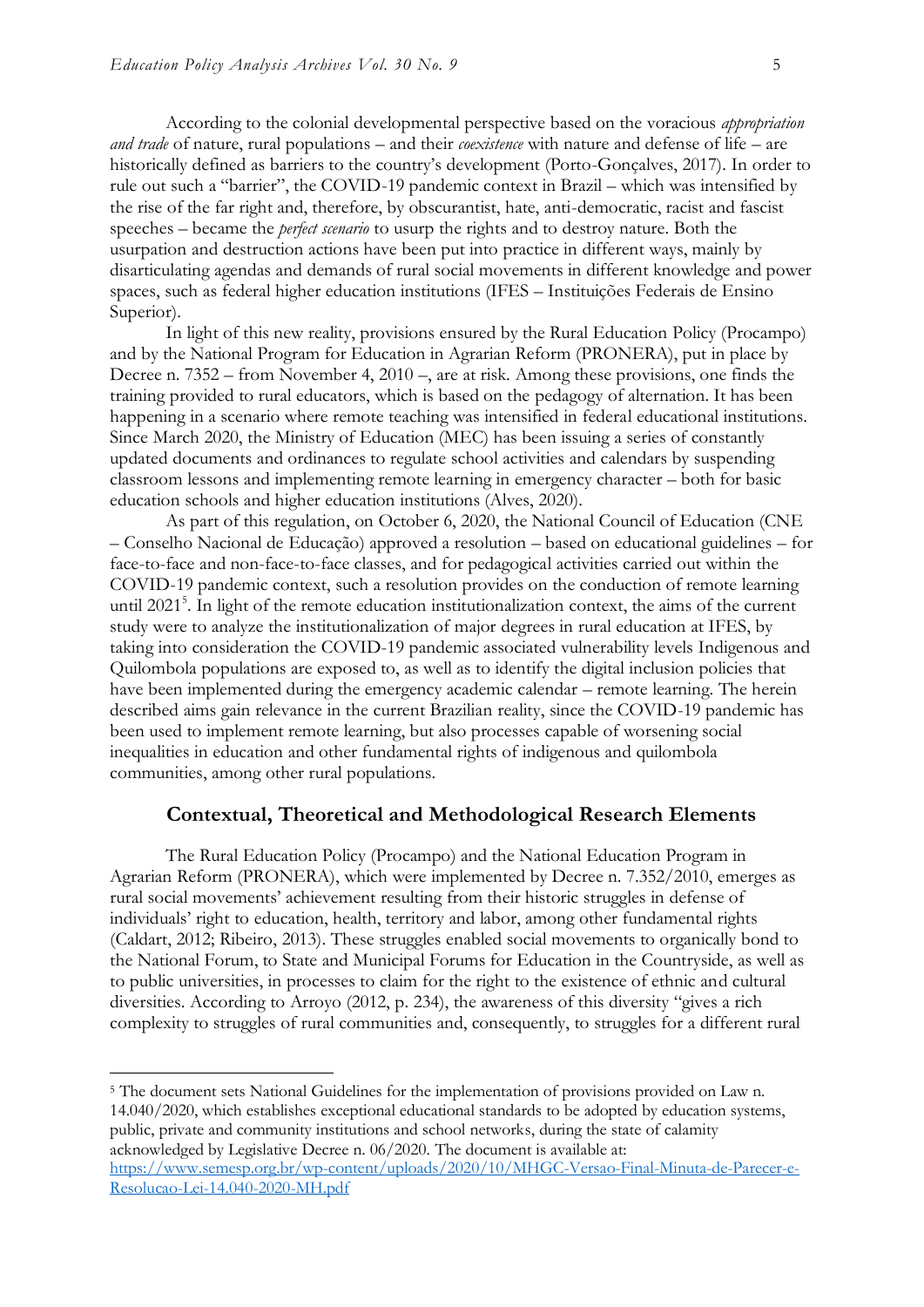education project in a different rural and society project". Thus, diversity is reaffirmed as feature of rural populations, i.e.:

Family farmers, extractivists, artisanal fishermen, riverside dwellers, agrarian reform settlers and campers, rural wage workers, quilombolas, caiçaras, forest peoples and caboclos, among others who produce their material conditions for existence based on their work in rural areas. (Brasil, 2010)

The training provided to educators stands out for reaffirming the diversity of rural populations, since it takes into consideration the interests, demands, principles, class struggles and work in the countryside. Rural educators' training – as public policy – is justified "as affirmative action to correct the historical inequality in access to basic and higher education that is experienced by rural populations" (Arroyo, 2012, p. 235). With respect to the higher education context, 2020 was the  $10<sup>th</sup>$  anniversary of Decree n. 7352/2010, which enabled expanding major degrees in rural education (LedoCs – Licenciaturas em Educação do Campo) in universities and federal institutes countrywide. However, that very same year also marked the onset of the COVID-19 pandemic in the country and the exposure of vulnerabilities capable of threatening the lives of populations living in large urban centers and in rural environments. Furthermore, the COVID-19 pandemic has been used to turn some ideological and developmental trends that lie on the core of current disputes for land, in democratic fragility contexts into an instrument. Among these trends, one finds processes capable of increasing social inequalities, in their multiple intersectionalities, such as the remote education institutionalized through CNE/CP Opinions n. 5/2020 and n. 9/2020, among others (CNE, 2020a; 2020b).

Emergency remote academic activities – or remote teaching, as pedagogical proposal during the COVID-19 pandemic – have generated discussions about the limits and likelihood of using and mediating technologies in education. According to Alves (2020), pedagogical practices carried out in remote education are mediated by digital platforms, wherein contents are taught and tasks are performed, either in a synchronous or asynchronous manner. Based on her viewpoint, remote education shows "prevalence of temporary adaptation of methodologies used in the face-to-face regime, according to which, lessons are taught at the same time slots and by the same teachers who teach the face-to-face lessons" (Alves, 2020, p. 358). Besides LEDoCs, remote education widens social, territorial, gender and race inequalities rooted in Brazilian society – approximately 728,512 Brazilian households do not have access to electric power (IBGE, 2010). Furthermore, technical studies have estimated that 20.9% of Brazilians do not have access to internet; and among those who have such an access, 45.2% only have internet on their cellphone (PNAD, 2020).

Based on the agenda of inequalities, rural populations are those experiencing the worst limitations in access to internet, with emphasis on the abysmal discrepancy among country's regions, urban centers and rural areas (INEP, 2007; PNAD, 2020). In addition to this issue, another remote teaching aspect proves to be challenging for rural educators' training courses, namely: the likelihood of adopting the pedagogy of alternation. The application of such a pedagogy in basic and higher education reframes "knowledge production processes in contexts truly promoting intense exchange of learning times and spaces, wherein different dimensions of life are integrated to knowledge production processes", among other elements (Molina, 2015, p. 158). The pedagogy of alternation adopted in training courses for rural educators is systematized in university time (UT) and community time (CT), as educational principle and proposal, and it integrates the work, class struggles, as well as the knowledge and culture diversity of peasant communities to the scientific knowledge produced in universities (Arroyo, 2012; Cordeiro et al., 2011; Ribeiro, 2013; Santos, 2012).

The literature defines university time (UT) as the formative stage taking place in universities, when both students and professors can experience a given discipline matrix – developed from the perspective of training based on field experiences – through discussions and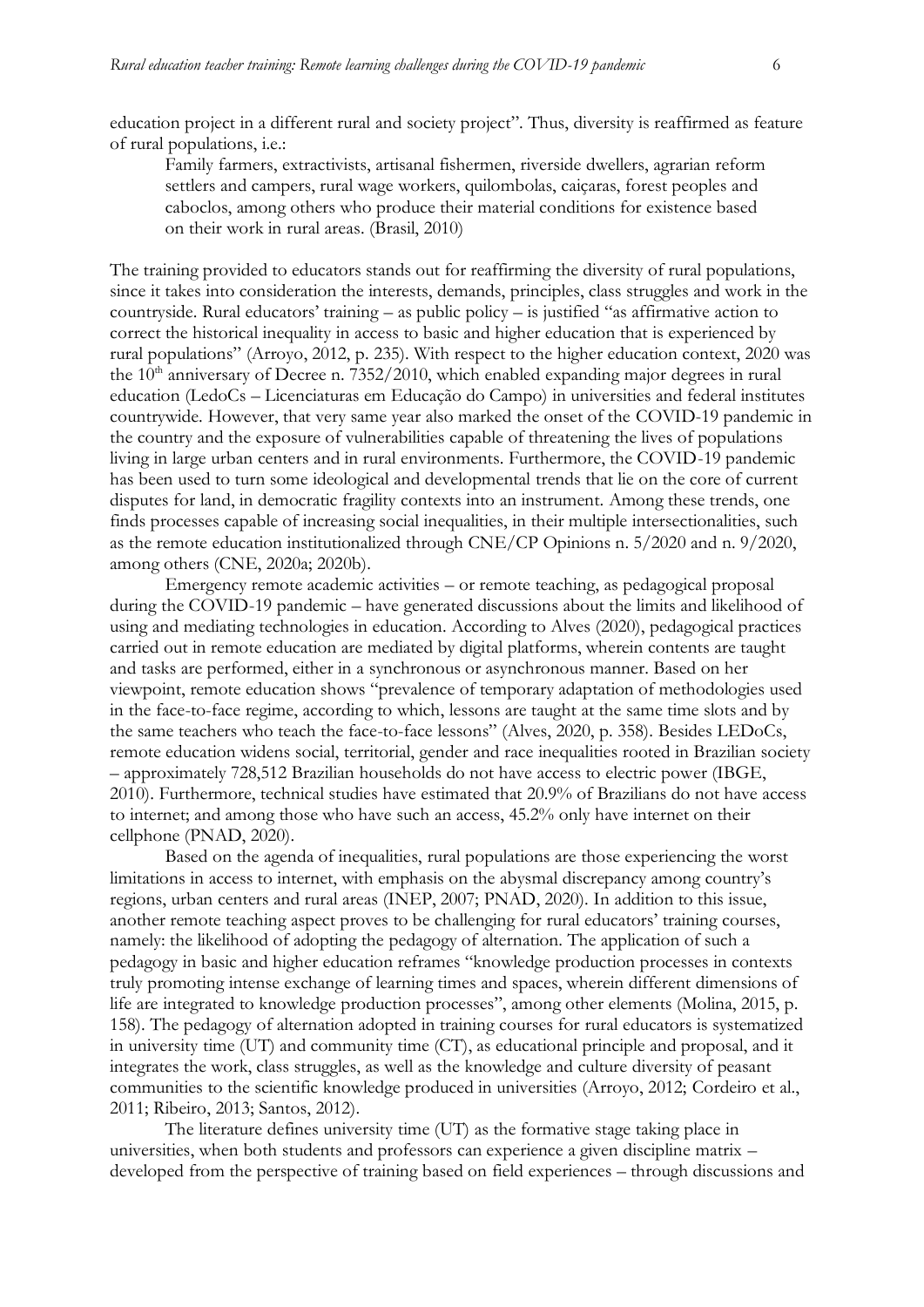epistemic constructions about the plurality of the reality experienced in the Brazilian rural territory (Caldart, 2012; Ferreira & Molina, 2015). Studies describe community time (CT) as education space-time in students' community of origin, where they develop projects and working plans associated with the thematic axes and/or with work groups – as real alternatives to overcome the dichotomy between theory and practice, in synergy with intellectual work, life and rural work dimensions (Andrade et al., 2019; Ferreira & Molina, 2015; Santos, 2012). Based on such a synergy, the pedagogy of alternation promotes revolutionary educational practices in higher education institutions, as well as enriches these educational spaces by adding other pedagogical and epistemological elements supported by the principle of working *in* collectivity and *in* community – i.e., in different sociability dimensions.

The current research adopted the quantitative and qualitative approach based on the exploratory nature in order to gather information about the institutionalization of LEDoCs offered by IFES throughout Brazil, in social distancing and remote learning institutionalization times resulting from the COVID-19 pandemic. The use of quantitative and qualitative approaches is justified by the magnitude of the investigated phenomenon and by its intensity, which is herein explored. The quantitative approach "investigates what is repeated and can be treated in its homogeneity, whereas the qualitative approach investigates its singularities and meanings" (Minayo, 2017, p. 2). Thus, the aim of the current research is not only to quantify practices and programs that have been implemented in universities and federal institutes, but, above all, it was done to help better understanding their meanings and likely consequences for rural education courses, mainly with respect to the pedagogy of alternation in communities and territories mostly vulnerable to impacts of the COVID-19 pandemic. Therefore, the research design comprised four data collection stages, which were carried out from July 15 to August 28, 2020.

#### **Figure 1**

*Data Collection Stage*

**First stage** - documental study on the legislation and documents that institutionalized the training of rural educators and the Pedagogy of Alternation in schooled space-times.

> **Second stage** - monitoring data on the vulnerability of rural populations to COVID-19 - mainly of indigenous and quilombola communities - made available by Social and Environmental Institute (ISA – Instituto Socioambiental).

> > **Third stage** - survey, in official databases, of information on the implementation and functioning of Major Degree courses in Rural Education in federal universities and institutes countrywide, during the investigated period.

> > > **Fourth stage** - monitoring activities held in federal educational institutions, mainly with regard to remote education and digital inclusion notices published by federal universities and institutes.

*Note*: Elaborated by the authors.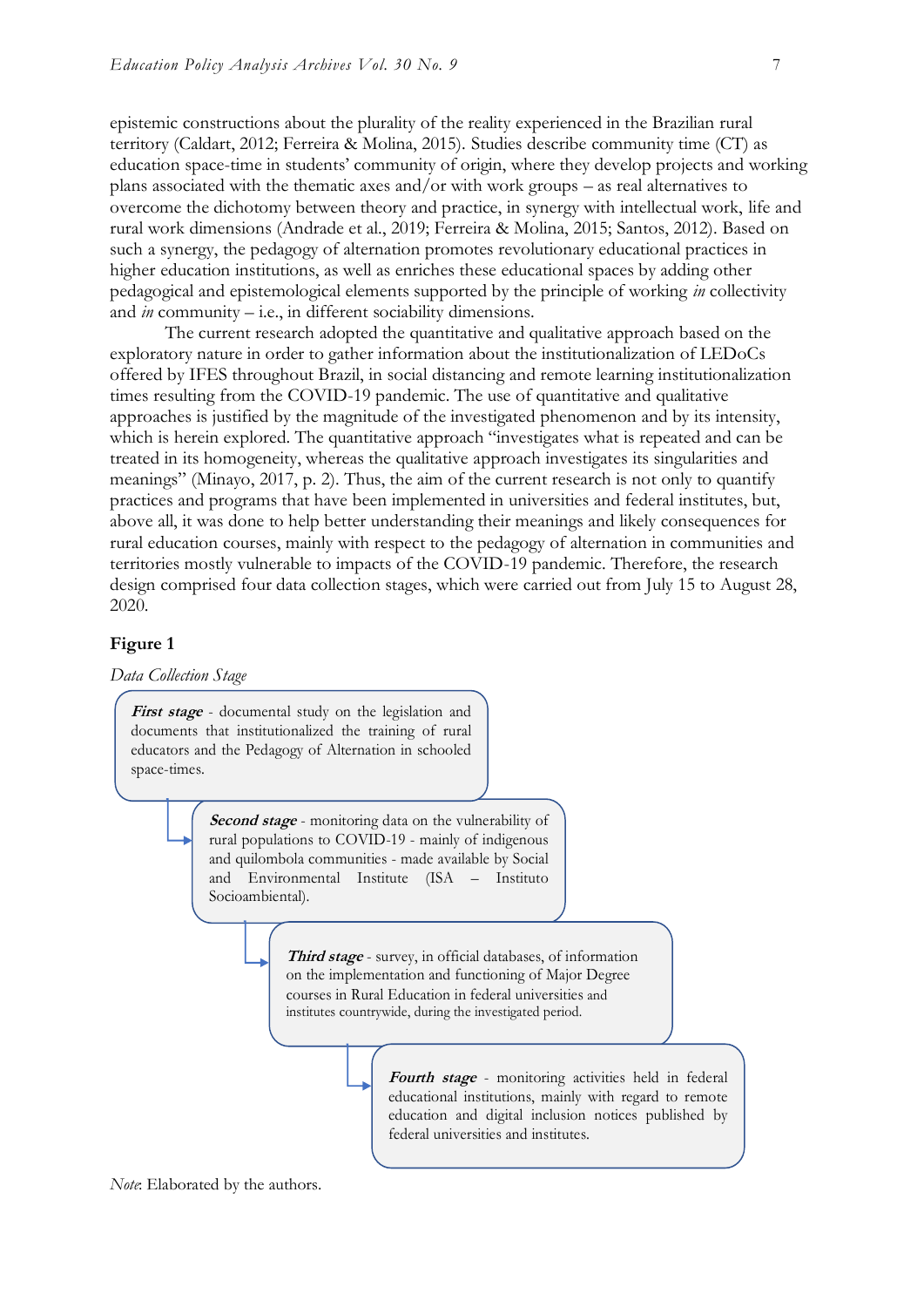The data collection process prioritized different sources, among them documents, national legislation and consultations on the following websites: Coronavirus – monitoring in educational institutions (Brasil, 2020c); e-MEC portal – monitoring of processes regulating higher education in Brazil (Brasil, 2020d); websites of federal higher education institutions, regarding the approval of academic calendars, aid notices and digital inclusion grants<sup>6</sup>. The relevance of these data for current research lies on highlighting the vulnerability levels rural populations are exposed to, which were intensified by the COVID-19 pandemic, mainly in certain territories and ethnic groups. These four data collection stages enabled accessing a significant amount of information on all 87 major degrees in rural education offered by the Brazilian federal education system, 74 of them are held at universities and 13, at institutes, i.e., the total number of courses developed in federal institutions countrywide. These data were analyzed to introduce the challenges posed by remote teaching to rural educators' training, during the increase in the number of infections and death cases in traditional and rural communities.

Likewise, research data were contextualized to help better understanding the expansion of rural education courses in the country, at the time the National Council of Education (CNE – Conselho Nacional de Educação) discussed the regulation of the pedagogy of alternation (CNE, 2020c). In order to do so, the research highlighted different analytical categories, such as contagion and death caused by the new coronavirus in Indigenous and Quilombola communities, geographic location of the courses, qualifications of training fields, course implementation year, remote teaching in federal institutions, and edicts for aid and digital inclusion grants, among others. The entire discussion about these categories was cross sectioned in the theoretical framework on rural education, in association with the legislation and documents that have institutionalized rural populations' right to education based on their demands, culture, knowledge, history, struggles and territory.

## **Rural Populations and Vulnerability during the COVID-19 Pandemic: Right to Life and to Education**

Brazilian education is a right granted by law to everyone. The COVID-19 pandemic has exposed social inequalities in Brazil, since it highlighted different levels of vulnerability and neglect – by the federal government – of fundamental rights of populations living in rural and remote territories, with low socioeconomic, human development and health indicators (Floss et al., 2020). The 1988 Federal Constitution, in its art. 196, acknowledges that "health is everyone's right and the Federal Government's duty, it is guaranteed through social and economic policies aimed at reducing the risk of diseases and other health issues and at guaranteeing universal and equal access to healthcare actions and services focused on health promotion, protection and recovery" (Brasil, 1988). However, it took more than two decades after such an acknowledgment in the Constitution for the Brazilian Government to implement the National Policy for the Comprehensive Health of Rural and Forest Populations, in 2011 (PNSIPCF – Política Nacional de Saúde Integral das Populações do Campo e da Floresta). This policy resulted from the broad demands, struggles, protagonisms and articulations of rural social movements, whose aims were to:

Improve the health level of rural and forest populations through actions and initiatives taking into consideration specificities of gender, generation, race/color, ethnicity and sexual orientation in order to grant them access to health services; to reduce health risks deriving from work processes and from agricultural technological innovations; and to improve health indicators and the quality of life of these populations. (Brasil, 2013, p. 7)

<sup>6</sup> The websites are listed in the supplementary document.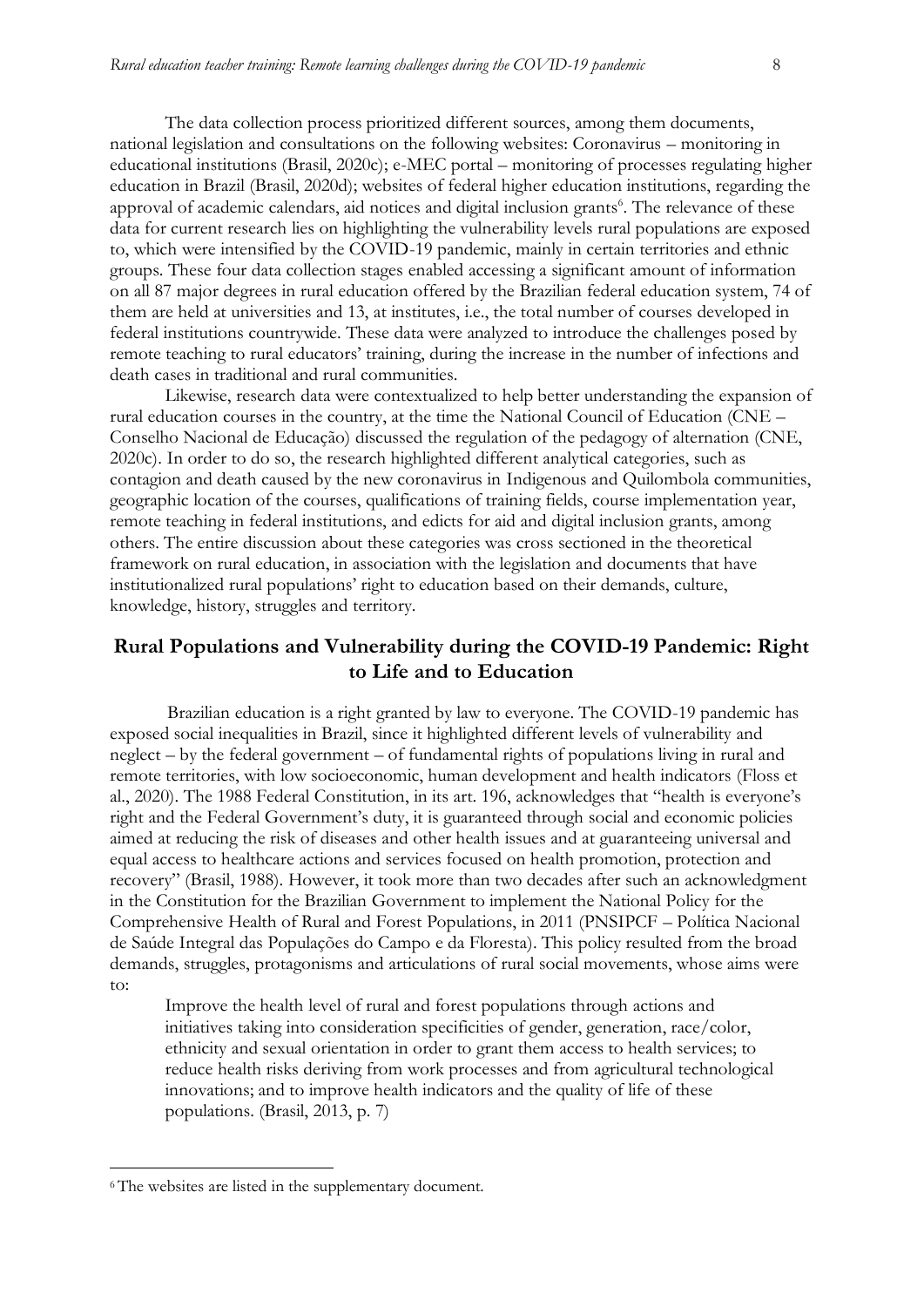The approval of the PNSIPCF was an attempt to reduce health inequalities and inequities in rural and difficult-to-access territories (Brasil, 2013). However, according to Floss et al. (2020), the availability of health professionals – mainly physicians – in these territories is a constant challenge that was mitigated by the introduction of Cuban doctors from the More Doctors Program (PMM - Programa Mais Médicos). However, at the end of the collaboration between Brazil and Cuba in PMM, which took place from 2013 to 2018, the Indigenous territories were the ones mostly affected by the lack of these professionals (Anderson, 2019; Floss et al., 2020). The discontinuity of such a collaboration, in association with a series of political decisions – such as the signing of a project authorizing mining activity in indigenous<sup>7</sup> lands and vetoes in Law n. 14.021/2020 – placed rural populations at the threshold vulnerability level in the COVD-19 pandemic context, which had implications in their fundamental rights and in the continuity of their territories.

According to Ayres et al. (2003, p. 127), vulnerability in the health field described as "the likelihood of having individuals exposed to diseases due to a set of individual, collective and contextual aspects that lead to higher susceptibility to infections and illnesses". Among these contextual elements, one finds the scars of *colonization* and, therefore, the current elements imposing the subordination condition on rural populations within the scope of public and legal policies (Leite, 2020). These elements turn rural population into potential victims of the new coronavirus, structural racism and institutional violence, who are outraged in their fundamental rights. They also highlight the colonial perspective of development, according to which "the Federal Government betrays the poor to take sides with the rich, be them Brazilian or foreign" (Martínez-Alier, 2007, p. 276). Thus, it puts *progress* into practice by focusing on practices such as the vulnerabilization, ecocide and genocide of traditional and peasant peoples. Data on the impacts of the COVID-19 pandemic on Indigenous and Quilombola communities will be presented to exemplify vulnerability as a consequence of the Federal Government's betrayal and omission.

Data shown in Figure 2, Panel A, leave no doubt that the new coronavirus is causing the genocide and ethnocide of indigenous communities living in the Amazonian region, whose death rate is 150% higher than the national average (IPAM, 2020; ISA, 2020a). With respect to Quilombola communities (Panel B), notifications of infection and death cases are seen as challenge, since the institutional racism – with regard to lack of constitutional acknowledgement of Quilombola territories – significantly contributes to the underestimated number of communities, to lack of access to rights and to violence in the countryside (ISA, 2020b). In addition to the genocide and ethnocide of Indigenous and Quilombola peoples, collected data have highlighted the vulnerability of these populations, mainly of those living in Brazilian Amazon territories. States such as Amazonas, Mato Grosso, Roraima, Pará, Amapá and Maranhão stand out among the aforementioned territories, since they reflect colonial historical contexts imposed on rural populations, with regard to the neglect and omission of their fundamental rights. According to Leite (2020, p. 9), "several thinkers in the Human Sciences field have seen the COVID-19 pandemic management process as an 'opportunity' to put into practice the 'social Darwinism', and the dream of a radical neoliberalism, based on negligence and discrimination".

<sup>7</sup> Information available at: [https://brasil.elpais.com/brasil/2020-02-05/bolsonaro-anuncia-projeto-que](https://brasil.elpais.com/brasil/2020-02-05/bolsonaro-anuncia-projeto-que-permite-garimpo-em-area-indigena-e-sugere-confinar-ambientalistas.html)[permite-garimpo-em-area-indigena-e-sugere-confinar-ambientalistas.html.](https://brasil.elpais.com/brasil/2020-02-05/bolsonaro-anuncia-projeto-que-permite-garimpo-em-area-indigena-e-sugere-confinar-ambientalistas.html)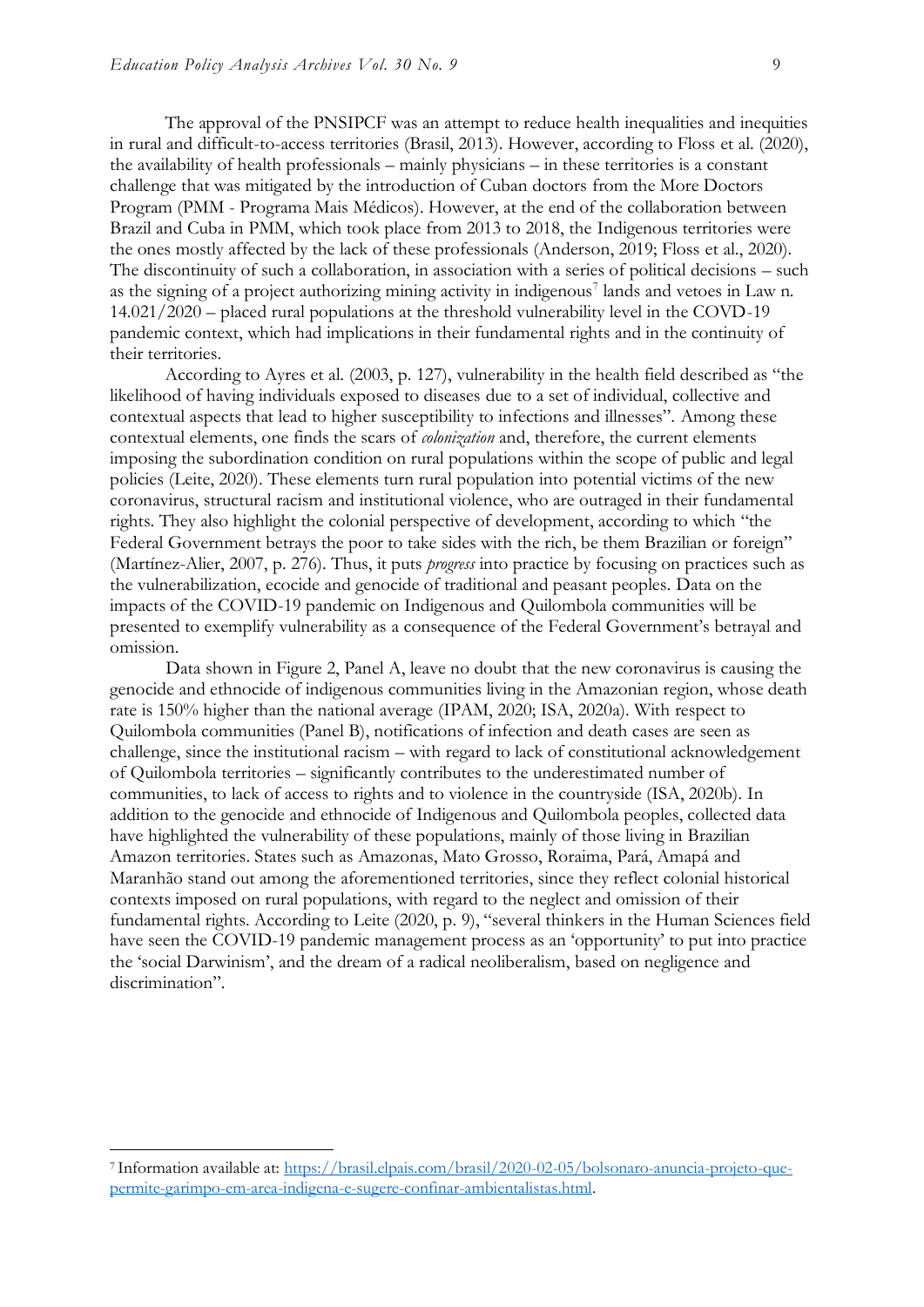#### **Figure 2**



*Indigenous and Quilombola Territories: Vulnerability, Contagion and Death Cases in the COVID-19 Pandemic Context* 

*Note*: Adapted by the authors. Data and maps provided by the Social and Environmental Institute (ISA- Instituto Socioambiental), in collaboration with Brazil's Indigenous People Articulation (APIB - Articulação dos povos indígenas do Brasil) and with the National Coordination for the Articulation of Black Rural Quilombola Communities (CONAQ - Coordenação Nacional de Articulação das Comunidades Negras Rurais Quilombolas). Data updated on February 4th, 2021. 

Research data highlighted in Figure 2 provide an overview on the impacts of the COVID-19 pandemic on Indigenous and Quilombola communities. Based on the analyzed data, mainly on those exposed in Panel A, the practice of 'social Darwinism' is intentional and operationalized by institutional means. Data have also evidenced that the highest indigenous population vulnerability rates are concentrated in the Amazonian region, which is the constant object of interest of hegemonic developmental forces. Rural populations have articulated different resistance movements, before and during the COVID-19 pandemic, to fight the l.  $\overline{C}$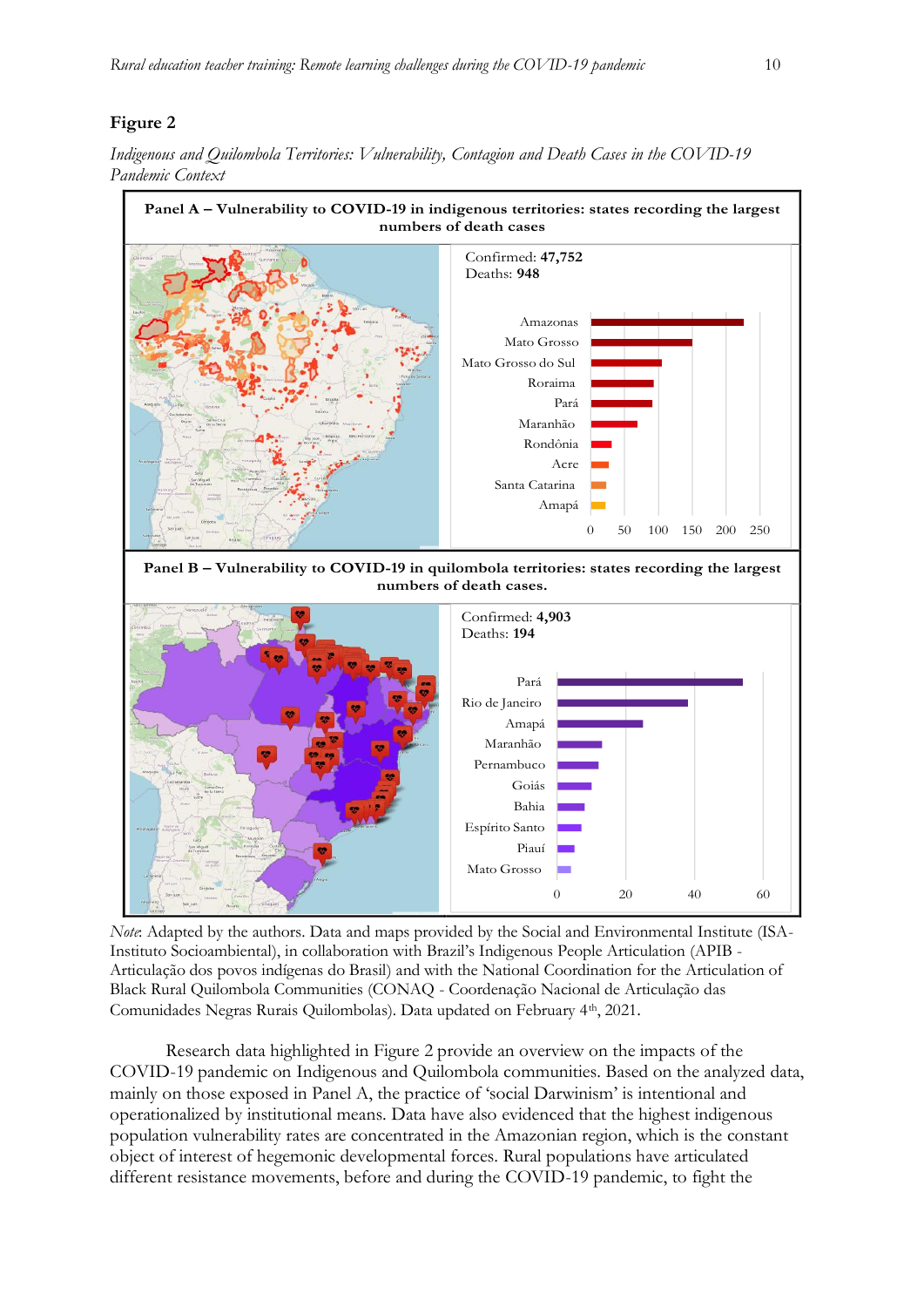vulnerabilization observed in their struggle for life and territory. The essence of rural education<sup>8</sup> in this articulation process enabled expanding the voice and rights of these populations in different knowledge and power spaces, based on using social media (Amado & Ribeiro, 2020; Kaseker & Ribeiro, 2020). Thus, the current study focused on investigating major degree courses in rural education and, therefore, practices adopted by federal higher education institutions (IFES) in remote learning. It was done to better understand the expansion of major degree courses in rural education in different territories in the country, such as those mostly affected by the COVID-19 pandemic.

#### **Major Degree in Rural Education: Institutionalization and Challenges during the COVID-19 Pandemic**

The expansion of major degree courses in rural education, at universities and federal institutes, was enabled by Decree n. 7352/2010, which instituted the Rural Education Policy (Procampo). More than representing the right of rural populations to education based on their demands and culture, such an expansion has outlined other movements and articulations in the struggle for fundamental rights (Arroyo, 2012; Caldart, 2012). These movements act to report different forms of violence and institutional negligence in the social, political, epistemological and legal spheres, among others. Thus, they put pressure on these spheres in pursuit of justice and reparation for genocidal, ethnocidal and ecocidal practices capable of threatening the life of traditional and peasant communities. However, training courses provided for rural educators are seen as unwanted project in the current Brazilian context, which is marked by obscurantism, hate speech and institutional practices focused on omitting and neglecting the fundamental rights of rural populations and those of other "inferior" communities. Therefore, it is important addressing the expansion of these courses in order to contextualize the impacts of remote teaching institutionalization on IFES and on rural educators' training.

Research data shown in Figure 3 have evidenced the expansion of major degrees courses in rural education countrywide in recent years; it comprises 87 courses, in total. Northern Brazil accounts for 28% of these courses, and it is followed by the Northeastern (24.1%), Southern  $(19.5\%)$ , Southeastern  $(17.2\%)$  and Midwestern  $(11.5\%)$  regions. With respect to the Amazonian region, data highlight the role played by Federal University of Pará (UFPA – Universidade Federal do Pará), which provides eight major degree courses in rural education distributed in three municipalities and in five knowledge fields: a) *Abaetetuba campus* – Life and Nature Sciences (LNS), Social and Human Sciences (SHS), Mathematics (MAT), Languages, Arts and Literature (LAL); b) *Altamira campus* – Life and Nature Sciences (LNS), Languages, Arts and Literature (LAL); c) *Cametá campus* – Agricultural Sciences (AS) and Life and Nature Sciences (LNS). Federal University of Southern and Southeastern Pará (UNIFESSPA – Universidade Federal do Sul e Sudeste do Pará), in Marabá City, Pará State, offers rural education courses focused on four qualifications – LNS, SHS, LAL and MAT. Furthermore, Federal Institute of Pará (IFPA - Instituto Federal do Pará) offers four Major degrees with qualification in SHS, distributed in four municipalities, namely: Bragança, Breves, Castanhal and Marabá.

<sup>8</sup> Rural Education was designed to meet the educational demands of different social groups, i.e. rural, fisherman and forest populations. According to the legislative sphere, Rural Education also includes the demands of native peoples who are supported by the normative frameworks of Rural Education, despite having specific educational laws aimed at indigenous schools and at indigenous teachers' training.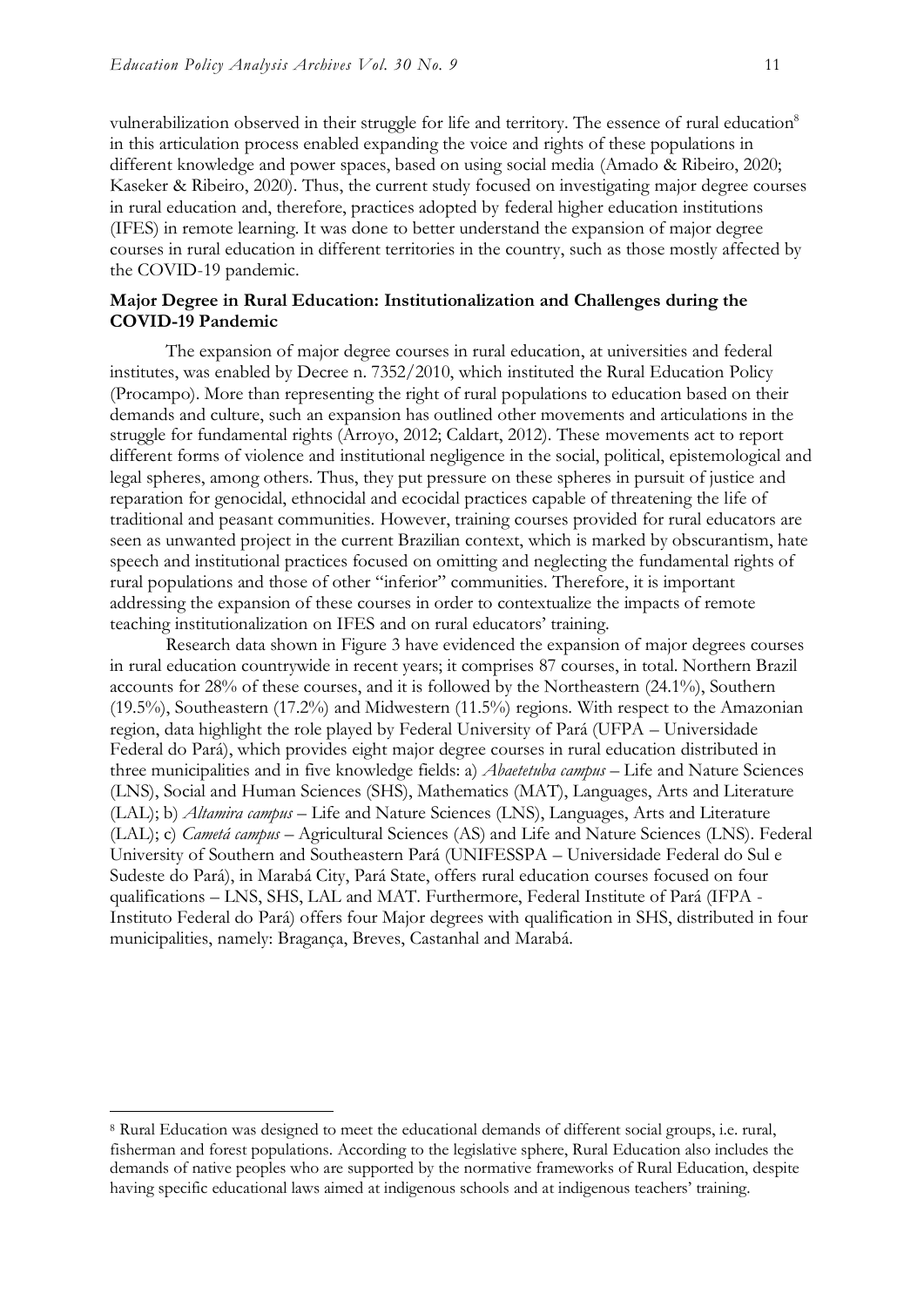#### **Figure 3**

|                      |                                               | ٠                             |                                    |                                          |                                    | • Institutes<br>• Universities |                                | <b>IFES</b><br><b>UFG</b><br><b>UFGD</b><br><b>UFMS</b><br><b>UNB</b><br>Total | AS<br>$\overline{\phantom{a}}$<br>$\sim$<br>$\overline{\phantom{a}}$<br>$\sim$<br>$\overline{\phantom{a}}$ | <b>MNS</b><br>÷.<br>í,<br>$\sim$<br>$\overline{\phantom{a}}$ | <b>SHS</b><br>$\overline{\phantom{a}}$<br>$\mathbf{1}$<br>$\mathbf{1}$<br>$\overline{1}$<br>$\overline{3}$ | <b>MIDWESTERN REGION</b><br>Qualifications<br><b>LNS</b><br>2<br>$\mathbf{1}$<br>$\mathbf{1}$<br>$\mathbf{1}$<br>5 | <b>LAL</b><br>$\sim$<br>×<br>$\sim$<br>$\sim$ | <b>MAT</b><br>×.<br>$\mathbf{1}$<br>$\mathbf{1}$<br>$\overline{c}$ | Total<br>2<br>$\overline{2}$<br>$\overline{3}$<br>$\overline{3}$<br>10 |
|----------------------|-----------------------------------------------|-------------------------------|------------------------------------|------------------------------------------|------------------------------------|--------------------------------|--------------------------------|--------------------------------------------------------------------------------|------------------------------------------------------------------------------------------------------------|--------------------------------------------------------------|------------------------------------------------------------------------------------------------------------|--------------------------------------------------------------------------------------------------------------------|-----------------------------------------------|--------------------------------------------------------------------|------------------------------------------------------------------------|
|                      |                                               |                               | <b>NORTHERN REGION</b>             |                                          |                                    |                                |                                |                                                                                |                                                                                                            | <b>NORTHEASTERN REGION</b>                                   |                                                                                                            |                                                                                                                    |                                               |                                                                    |                                                                        |
|                      |                                               |                               |                                    | Qualifications                           |                                    |                                |                                |                                                                                |                                                                                                            |                                                              |                                                                                                            | Qualifications                                                                                                     |                                               |                                                                    |                                                                        |
| <b>IFES</b>          | AS                                            | <b>MNS</b>                    | <b>SHS</b>                         | <b>LNS</b>                               | LAL                                | <b>MAT</b>                     | Total                          | <b>IFES</b>                                                                    | CA                                                                                                         | <b>MNS</b>                                                   | <b>SHS</b>                                                                                                 | <b>LNS</b>                                                                                                         | <b>LAL</b>                                    | <b>MAT</b>                                                         | Total                                                                  |
| <b>IFPA</b>          | $\overline{\phantom{a}}$                      |                               | $\overline{4}$                     | $\overline{\phantom{a}}$                 | ÷,                                 |                                | $\overline{4}$                 | <b>IFMA</b>                                                                    | $\mathbf{1}$                                                                                               | $\mathbf{1}$                                                 |                                                                                                            | $\mathbf{1}$                                                                                                       |                                               | $\mathbf{1}$                                                       | $\overline{4}$                                                         |
| <b>UFPA</b>          | $\mathbf{1}$                                  | ×,                            | $\overline{1}$                     | 3                                        | 2                                  | $\mathbf{1}$                   | 8                              | <b>IFRN</b>                                                                    | $\overline{\phantom{a}}$                                                                                   | ×                                                            | $\mathbf{1}$                                                                                               | ×                                                                                                                  | $\sim$                                        | $\mathbf{1}$                                                       | 2                                                                      |
| <b>UFRR</b>          | $\overline{\phantom{a}}$                      | J.                            | 1                                  | $\mathbf{1}$                             | $\sim$                             | $\mathbf{1}$                   | $\mathfrak{Z}$                 | <b>UFCG</b>                                                                    | $\overline{\phantom{a}}$                                                                                   | $\sim$                                                       | 1                                                                                                          | $\mathbf{1}$                                                                                                       | 1                                             | $\sim$                                                             | $\overline{3}$                                                         |
| UFT                  | ×                                             | ×                             | ÷.                                 | ×.                                       | $\overline{2}$                     | ×                              | $\overline{2}$                 | <b>UFERSA</b>                                                                  | $\overline{\phantom{a}}$                                                                                   | $\overline{\phantom{a}}$                                     | 1                                                                                                          | $\mathbf{1}$                                                                                                       | $\overline{\phantom{a}}$                      | ×                                                                  | $\overline{2}$                                                         |
| <b>UNIFAP</b>        | $\mathbf{1}$                                  | $\overline{\phantom{a}}$      | $\sim$                             | $\overline{\phantom{a}}$                 | $\sim$                             | $\sim$                         | $\mathbf{1}$                   | <b>UFMA</b>                                                                    | $\mathbf{1}$                                                                                               | $\mathbf{1}$                                                 | $\overline{\phantom{a}}$                                                                                   | $\sim$                                                                                                             | ÷,                                            | $\sim$                                                             | $\overline{2}$                                                         |
| <b>UNIFESSPA</b>     | ÷                                             | ×                             | $\overline{1}$                     | $\mathbf{1}$                             | $\mathbf{1}$                       | $\mathbf{1}$                   | $\overline{4}$                 | <b>UFPI</b>                                                                    | $\overline{\phantom{a}}$                                                                                   | ×.                                                           | 2                                                                                                          | 2                                                                                                                  | ×.                                            | ×.                                                                 | $\overline{4}$                                                         |
| <b>UNIR</b><br>Total | 2                                             |                               | $\overline{1}$<br>8                | $\mathbf{1}$<br>6                        | 5                                  | $\overline{3}$                 | $\overline{2}$<br>24           | <b>UFRB</b><br>Total                                                           | $\overline{c}$                                                                                             | ٠                                                            | ÷.                                                                                                         | $\mathbf{1}$                                                                                                       | ٠<br>$\overline{2}$                           | $\mathbf{1}$<br>$\overline{3}$                                     | $\overline{4}$<br>21                                                   |
|                      |                                               |                               |                                    |                                          |                                    |                                |                                |                                                                                | $\overline{4}$                                                                                             | $\overline{2}$                                               | 6                                                                                                          | 6                                                                                                                  |                                               |                                                                    |                                                                        |
|                      | SOUTHEASTERN REGION<br><b>SOUTHERT REGION</b> |                               |                                    |                                          |                                    |                                |                                |                                                                                |                                                                                                            |                                                              |                                                                                                            |                                                                                                                    |                                               |                                                                    |                                                                        |
| Qualifications       |                                               |                               |                                    |                                          |                                    |                                |                                | Qualifications                                                                 |                                                                                                            |                                                              |                                                                                                            |                                                                                                                    |                                               |                                                                    |                                                                        |
| <b>IFES</b>          | AS                                            | <b>MNS</b>                    | <b>SHS</b>                         | <b>LNS</b>                               | <b>LAL</b>                         | <b>MAT</b>                     | Total                          | <b>IFES</b>                                                                    | AS                                                                                                         | <b>MNS</b>                                                   | <b>SHS</b>                                                                                                 | <b>LNS</b>                                                                                                         | LAL                                           | <b>MAT</b>                                                         | Total                                                                  |
| <b>IFSUL</b>         | 1                                             | $\overline{a}$                | $\overline{a}$                     | $\overline{a}$                           |                                    | L.                             | $\overline{1}$                 | <b>FURG</b>                                                                    | $\mathbf{1}$                                                                                               | $\sim$                                                       | $\sim$                                                                                                     | $\mathbf{1}$                                                                                                       | $\sim$                                        | $\sim$                                                             | $\overline{2}$                                                         |
| <b>UFES</b>          | $\sim$                                        | $\overline{\phantom{a}}$      | $\overline{c}$                     | $\mathbf{1}$                             | $\mathbf{1}$                       | $\sim$                         | $\overline{4}$                 | <b>IFFAR</b>                                                                   | 1                                                                                                          | $\overline{\phantom{a}}$                                     | $\sim$                                                                                                     | 1                                                                                                                  | $\overline{\phantom{a}}$                      | $\omega$                                                           | $\overline{2}$                                                         |
| <b>UFF</b>           | $\overline{\phantom{a}}$                      | $\overline{\phantom{a}}$      | 1                                  | ÷,                                       | $\overline{\phantom{a}}$           | ÷,                             | $\mathbf{1}$                   | <b>UFFS</b>                                                                    | $\mathbf{1}$                                                                                               | ÷,                                                           | 1                                                                                                          | $\overline{2}$                                                                                                     | $\overline{\phantom{a}}$                      | $\mathbf{1}$                                                       | 5                                                                      |
| <b>UFMG</b>          | $\overline{\phantom{a}}$                      | $\sim$                        | 1                                  | 1                                        | 1                                  | 1                              | $\overline{4}$                 | <b>UFPR</b>                                                                    | $\sim$                                                                                                     | ٠                                                            | $\overline{\phantom{a}}$                                                                                   | 1                                                                                                                  | $\sim$                                        | $\bar{a}$                                                          | $\mathbf{1}$                                                           |
| <b>UFRRJ</b>         | $\overline{\phantom{a}}$                      | $\overline{\phantom{a}}$      | $\overline{1}$                     | ÷,                                       | $\sim$                             | $\overline{\phantom{a}}$       | $\mathbf{1}$                   | <b>UFRGS</b><br><b>UFSC</b>                                                    | $\overline{\phantom{a}}$                                                                                   |                                                              |                                                                                                            | $\overline{c}$                                                                                                     |                                               |                                                                    | $\overline{2}$<br>$\overline{1}$                                       |
| <b>UFTM</b><br>UFV   | $\sim$<br>$\overline{\phantom{a}}$            | 1<br>$\overline{\phantom{a}}$ | $\sim$<br>$\overline{\phantom{a}}$ | $\overline{\phantom{a}}$<br>$\mathbf{1}$ | $\sim$<br>$\overline{\phantom{a}}$ | ×.<br>÷,                       | $\mathbf{1}$<br>$\overline{1}$ | <b>UNIPAMPA</b>                                                                | ×<br>÷.                                                                                                    | $\mathbf{1}$<br>÷,                                           | ×.                                                                                                         | ×.<br>$\mathbf{1}$                                                                                                 | ÷                                             | ÷<br>$\sim$                                                        | $\mathbf{1}$                                                           |
| <b>UFVJM</b>         | $\overline{\phantom{a}}$                      | ÷.                            | ×.                                 | 1                                        | $\mathbf{1}$                       | ä,                             | 2                              | <b>UTFPR</b>                                                                   | 1                                                                                                          | 1                                                            | ÷.                                                                                                         | $\mathbf{1}$                                                                                                       | $\sim$                                        | ÷                                                                  | $\mathfrak{Z}$                                                         |
| Total                | $\mathbf{1}$                                  | $\mathbf{1}$                  | 5                                  | $\overline{4}$                           | $\overline{3}$                     | $\mathbf{1}$                   | 15                             | Total                                                                          | $\overline{4}$                                                                                             | 2                                                            | $\mathbf{1}$                                                                                               | $\overline{9}$                                                                                                     | $\overline{\phantom{a}}$                      | $\mathbf{1}$                                                       | 17                                                                     |
|                      |                                               |                               |                                    |                                          |                                    |                                |                                |                                                                                |                                                                                                            |                                                              |                                                                                                            |                                                                                                                    |                                               |                                                                    |                                                                        |

|  |  |  |  |  | Major Degree Courses in Rural Education at Brazilian Federal Institutes and Universities |
|--|--|--|--|--|------------------------------------------------------------------------------------------|
|  |  |  |  |  |                                                                                          |

*Note*: Elaborated by the authors. Data available at the e-MEC portal (October 2020).

The expressive number of major degree courses (18) offered by federal education institutions in Pará State has expanded the access of rural populations to higher education; consequently, these courses have also expanded the educational possibilities in basic education. The expansion of LEDocs in the Brazilian Amazon is a promising factor, since the region concentrates 30 courses distributed in the following states: *Amapá, Maranhão, Pará, Rondônia, Roraima and Tocantins* (Brasil, 2020d). Thus, results in the current study have shown that, on the one hand, the Amazonian region has advanced in expanding higher education provision for rural populations. On the other hand, traditional communities living in this region were the ones mostly affected by the COVID-19 pandemic, with emphasis on high vulnerability levels experienced by indigenous and quilombola communities (ISA, 2020a; 2020b). According to data shown in Figure 2, Pará State leads the number of death cases in Quilombola communities and ranks the fifth position in the number of death cases among indigenous peoples – it is right behind Amazonas, Mato Grosso, Mato Grosso do Sul and Roraima states.

The high death rates recorded for Indigenous peoples in Amazonas and Mato Grosso states (Figure 2) enable intertwining this tragic reality with another variable taken into consideration in the current research – i.e., lack of major degree courses in rural education at IFES of eight Brazilian states, namely: *Acre, Alagoas, Amazonas, Ceará, Mato Grosso, Pernambuco, São Paulo and Sergipe* (Brasil, 2020d). Such a lack of courses can be analyzed based on multiple perspectives, such as on interests operating in each Brazilian region. Among these interests, one finds the struggle for land, mainly in the Amazonian region, where the advance of agribusiness,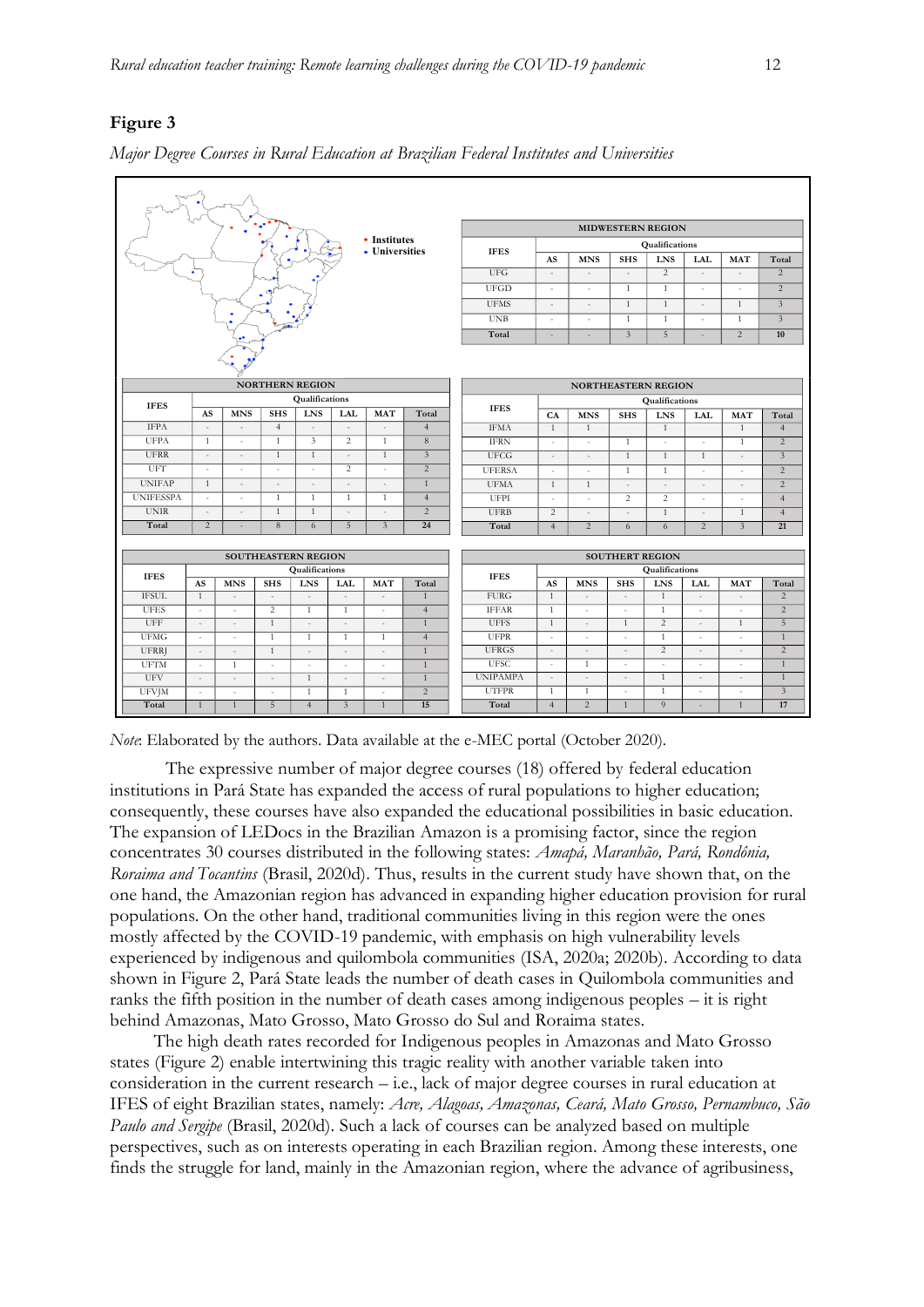deforestation, mineral exploration, hydroelectric power plants' expansion, mining and land grabbers pose constant threats to rural populations (Amado & Ribeiro, 2020; Lima, 2015). Thus, the training fields of all 87 courses highlight the demands and interests of Brazilian regions, as evidenced in the provided qualifications:

- Southern region prevalence of training in Life and Nature Sciences (LNS) with qualifications in Chemistry, Physics and Biology – and in Agricultural Sciences (AS) – focused on Agroecology, Associativism and Cooperation – highlights the interests of rural social movements in the region, with regard to rural development associated with nature preservation. However, there is no room for discussions about rural knowledge in the scope of Languages, Arts and Literature (LAL).
- Northern region the hegemony of rural education courses with training fields in Social and Human Sciences (SHS) – with qualification in History, Geography, Philosophy and Sociology – indicates the regional demands to understand territorial historical dynamics intertwined with Life and Nature Sciences, which, in their turn, feature the social and political elements that, above all, have determined/determine the future of the Amazonian region.
- Southeastern region there is also prevalence of training in Social and Human Sciences (SHS) and in Life and Nature Sciences (LNS), due to the historical circumstances that have marked/mark the region, namely: countryside emptying, indigenous genocide, deterritorialization of Afro-Brazilian populations' identity, and agribusiness expansion, among others.
- Northeastern region there is a more equitable distribution of course qualifications, and it can indicate different fronts for struggles organized by rural social movements in the region.
- Midwestern region data have only indicated three training fields Life and Nature Sciences (LNS), Social and Human Sciences (SHS) and Mathematics (MAT) – as well as lack of courses in Mato Grosso State, which is the territory accounting for the greatest agribusiness expansion, as well as for a large number of COVID-19 infections and death cases in Indigenous and Quilombola communities.

On the one hand, research data synthesize the demands of rural social movements; on the other hand, it highlights the conflicting interests of hegemonic groups and sectors focused on land concentration and on the aggressive nature exploitation in Brazil. Likewise, there is evident negligence of the federal government towards the differentiated educational demands of rural populations, given the low incidence of major degree courses in rural education with qualifications in Agricultural Sciences (AS); Mathematics (MAT); Mathematics and Natural Sciences (MNS). With respect to conflicting interests, results reported by Andrade et al. (2019) have indicated that the training of rural educators is featured by the deconstruction of romanticized colonization representations in order to build a new identity for rural populations by detaching them from the idealized and urban-centric concept of rural areas as backward environments. Such features expose strategies historically used by developmental hegemonic concepts to uproot Indigenous, Quilombola and peasant communities from their territories.

Identity and territorial uprooting strategies have been intensified in the COVID-19 pandemic context, both in the Amazon and in other Brazilian regions, mainly when the political agenda of the federal government overrides economic interests, in the same extent as it makes the life and fundamental rights of traditional and peasant peoples vulnerable. In order to exemplify such a vulnerability in the legal sphere, it is worth highlighting the Anti-Demarcation Opinion – Opinion 001/2017, of the Federal Attorney General (AGU – Advocacia-Geral da União) – which implements the non-demarcation of indigenous territories, based on the time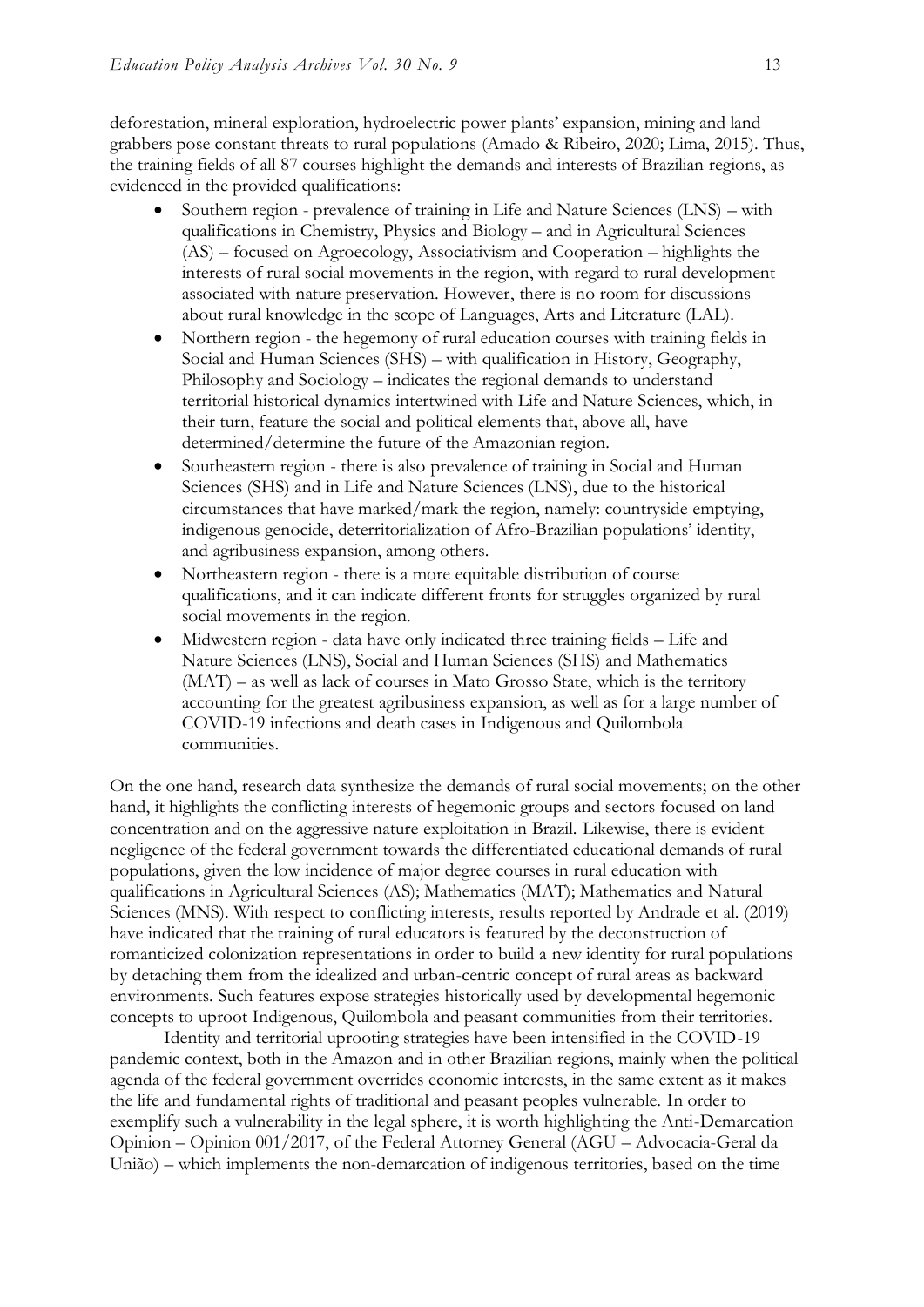milestone<sup>9</sup> thesis; the stagnated demarcation of quilombola territories<sup>10</sup>; and vetoes in Law n. 14.021/2020. Therefore, lack of major degree courses in rural education, mainly in *Amazonas* and *Mato Grosso* states – which have a significant number of demarcated indigenous territories and of Quilombola territories under demarcation process (IBGE, 2019a, 2019b) – indicates the conflicting interests, vulnerabilization, as well as the omission and negligence of the Federal Government towards the fundamental rights of these populations.

In addition, the analyzed data have evidenced another face of this process focused on the vulnerabilization and disarticulation of rural social movements, which was achieved through the extinction of two rural education courses: one of them at University of Taubaté (UNITAU) – São Paulo State, which ceased to be offered in 2015; and the other one at State University of the Midwest (UNICENTRO – Universidade Estadual do Centro-Oeste), Paraná State, which was extinguished in 2017(Brasil, 2020d). Furthermore, according to data available on the e-MEC portal, five rural education courses are in process of being extinguished; they are distributed in the following states and institutions: a) *Pará State* – Federal Institute of Pará (two courses); b) *Rio Grande do Sul State* – Federal University of Pelotas (a distance-learning course); c) *Paraná State* – Federal University of Fronteira Sul (one course); d) *Sergipe State* – Federal University of Sergipe (one course; Brasil, 2020d). These data are impressive, since the creation of major degree courses in rural education is a recent phenomenon in the history of Brazilian universities – they were expanded through notice  $02/2012^{11}$  (Brasil, 2012). Thus, it is essential presenting the current context of these courses in federal universities and institutes distributed around the country, by taking into consideration the social distancing measures and, therefore, the institutionalization of remote learning.

#### **Rural Education in Times of Social Distancing: Remote Teaching and Challenges to the Pedagogy of Alternation**

Official data provided by the Ministry of Health put Brazil at the second position among countries accounting for the largest number of infections and death cases caused by the new

[https://cimi.org.br/2020/07/parecer-antidemarcacao-volta-pauta-stf-13-agosto/;](https://cimi.org.br/2020/07/parecer-antidemarcacao-volta-pauta-stf-13-agosto/) or at: [http://www.uel.br/revistas/uel/index.php/mediacoes/article/view/32261.](http://www.uel.br/revistas/uel/index.php/mediacoes/article/view/32261)

<sup>9</sup> The "time milestone" thesis presented by agribusinessmen proposes the reinterpretation of the 1988 Federal Constitution, on the right of native peoples to territory. According to this thesis, indigenous peoples would only have the right to demarcate lands that were proven to be in their possession on the date the Federal Constitution was enacted – October 5<sup>th</sup>, 1988. According to Osowski (2017), this interpretation – which has been discussed within the scope of the Federal Supreme Court and adopted by the Executive Power, based on the approval of AGU's Opinion that intends to bind the entire Federal Public Administration to this understanding – curbs the rights of indigenous peoples to the demarcation of their territories. The aforementioned author also highlights that the actions taken by the Brazilian Federal Government "go against the conclusions of the National Truth Commission, which pointed towards a systematic scenario of forced removals and expulsions in the period-of-time preceding the 1988 Constitution" (Osowski, 2017, p. 320). Further information is available at:

<sup>10</sup> In May 2021, the Federal Public Ministry called in INCRA (National Institute for Colonization and Agrarian Reform) and the Federal Government for the delay in demarcating quilombola territories. Further information is available at: [http://www.mpf.mp.br/ba/sala-de-imprensa/noticias-ba/mpf-aciona](http://www.mpf.mp.br/ba/sala-de-imprensa/noticias-ba/mpf-aciona-incra-e-uniao-por-demora-na-demarcacao-de-terras-quilombolas-no-oeste-da-bahia)[incra-e-uniao-por-demora-na-demarcacao-de-terras-quilombolas-no-oeste-da-bahia.](http://www.mpf.mp.br/ba/sala-de-imprensa/noticias-ba/mpf-aciona-incra-e-uniao-por-demora-na-demarcacao-de-terras-quilombolas-no-oeste-da-bahia)

<sup>11</sup> Notice n. 2 – from August 31st, 2012 - was published by the federal government in order to launch a Public Call to select Federal Higher Education Institutions (IFES - Instituições Federais de Educação Superior) and Federal Education, Science and Technology Institutes (IFET - Institutos Federais de Educação, Ciência e Tecnologia) in order to create major degree courses in rural education, in the face-toface modality.

[http://portal.mec.gov.br/index.php?option=com\\_docman&view=download&alias=11569-minutaeditais](http://portal.mec.gov.br/index.php?option=com_docman&view=download&alias=11569-minutaeditais-selecao-ifesifets-03092012&Itemid=30192)[selecao-ifesifets-03092012&Itemid=30192.](http://portal.mec.gov.br/index.php?option=com_docman&view=download&alias=11569-minutaeditais-selecao-ifesifets-03092012&Itemid=30192)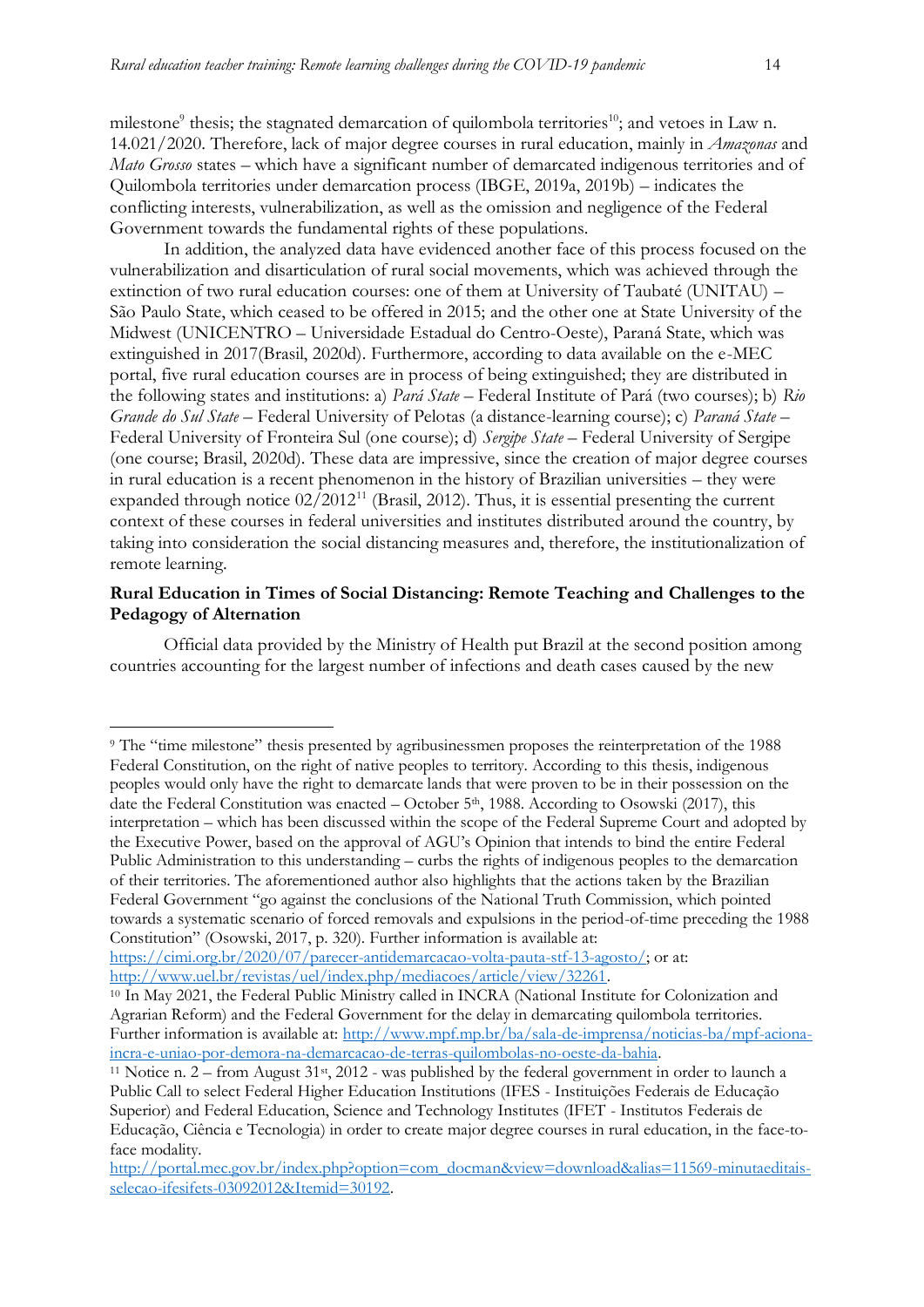coronavirus (Brasil,  $2020a$ <sup>12</sup>. These data have evidenced, among other aspects, some controversies in the way the federal government managed the health crisis caused by the COVID-19 pandemic, namely: the revisionist behavior "established in the framework of necropolitics" (Amado & Ribeiro, 2020, p. 335); actions and behaviors aimed at disrupting social distancing measures adopted by some governors and mayors (Desideri, 2020); misinformation and fake news published on social networks about the effectiveness of hydroxychloroquine against the virus<sup>13</sup> (Bonella et al., 2020); the dismissal of two ministers of health – who had medical training – at the very beginning of the crisis, a fact that left the Ministry of Health without the leadership of an expert and under the management of the military at the peak of the pandemic (Bertoni, 2020); among other actions contrary to Article 196 of the Constitution. These factors made the Brazilian population vulnerable, mainly communities that are on the edge of existence due to a series of neglects and omissions of their fundamental rights, and reached "the level of a silent and escalating genocide" (Amado & Ribeiro, 2020, p. 337).

Social distancing measures are strongly recommended by the World Health Organization (WHO), and by the scientific community, in the COVID-19 pandemic context (Aquino et al., 2020; WHO, 2020; Wilder-Smith & Freedman, 2020). Social distancing comprises a set of coordinated actions taken to avoid agglomerations and, therefore, to limit social interaction in territories susceptible to the community transmission of contagious diseases (WHO, 2020). In extreme cases, social distancing measures set stricter rules for mobility, close economic and commercial activities, as well as non-essential services in order to prevent, and reduce the curve of, contagions and deaths (Aquino et al., 2020; Farias, 2020). Thus, a new reality was established in educational spaces: first, there was the temporary suspension of face-to-face teaching activities and, later, there was the institutionalization of remote teaching (CNE, 2020a; 2020b). Given this new reality, the current research contextualizes the institutionalization of 87 rural education courses offered by the federal education network; based on that, it highlights the institutions that have approved emergency academic calendars, as well as digital inclusion actions and policies focused on the student community.

Data presented in Figure 4, Panel A, show the location and operation mode of federal universities and institutes, with regard to undergraduate classes held throughout Brazil during the COVID-19 pandemic – in the investigated period. They highlight the growing adherence of these institutions to remote education, mainly in the Southeastern, Midwestern and Southern regions. Upon closer examination, data have indicated that 35% of 69 and 32% of 41 federal universities and institutes, respectively, have adhered to remote education – undergraduate classes in the other institutions remain canceled (Brasil, 2020c). In absolute numbers, this amount indicates that remote education was made available to 605,000 undergraduate students (Brasil, 2020c). Some of them do not have technological means and access to the internet, as well as live in remote rural contexts, in territories where internet-access limitation rates are relatively high (IBGE, 2010; PNAD, 2020).

<sup>12</sup> According to the Ministry of Health, Brazil accounts for 9,339,420 confirmed cases and 227,563 registered deaths. Data updated on February 4th, 2021: [https://covid.saude.gov.br.](https://covid.saude.gov.br/)

<sup>13</sup> Since the very beginning of the COVID-19 pandemic, the Brazilian federal government has issued several statements supporting the use of Chloroquine to treat patients infected with the new coronavirus and defending the effectiveness of this drug (Bonella et al., 2020). However, a set of scientific evidence found by researchers, in a large study carried out in New York City, has emphasized the ineffectiveness of this drug and, therefore, highlighted that "the results do not support the use of hydroxychloroquine" (Geleris et al., 2020).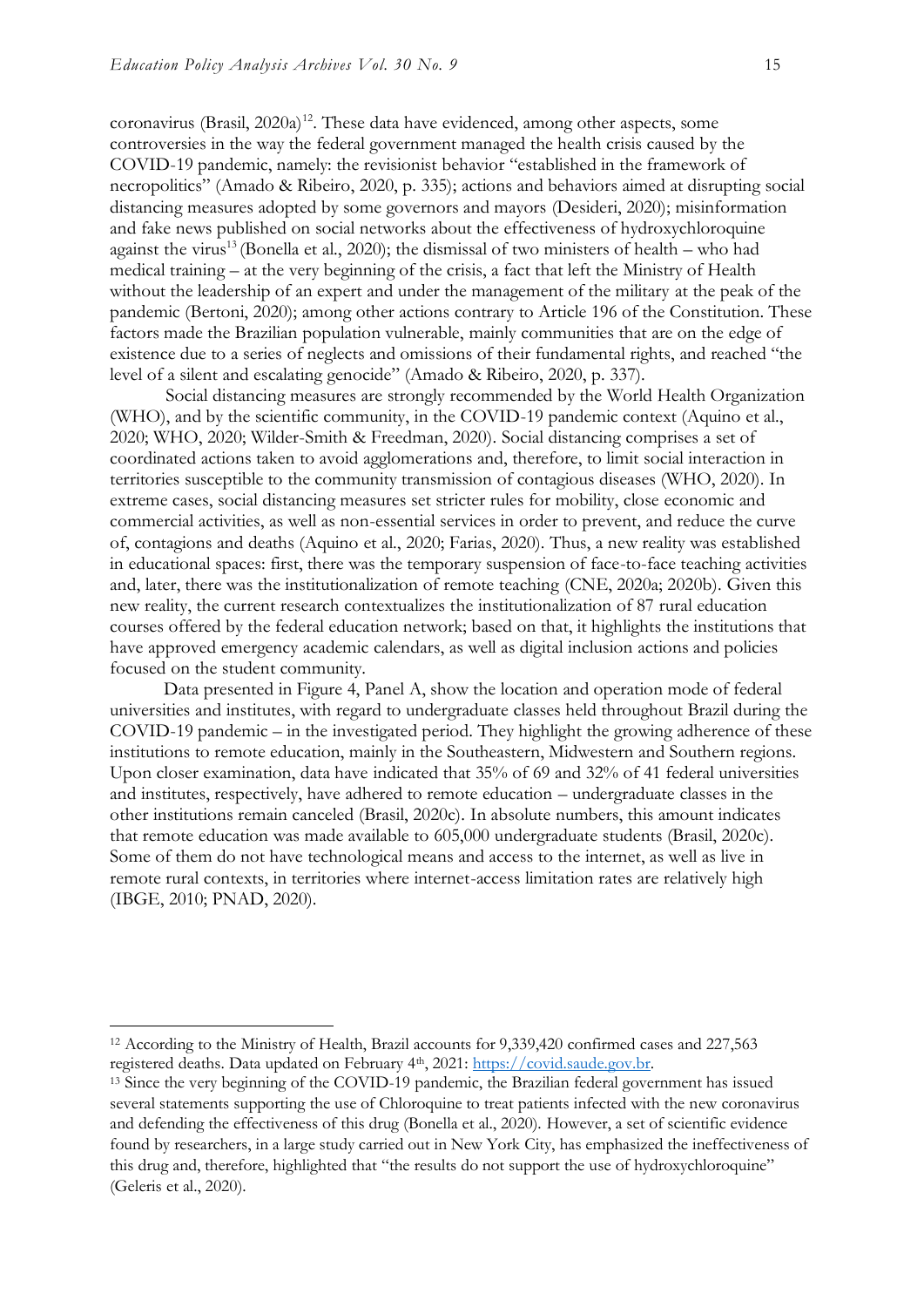#### **Figure 4**



**Panel B – Rural Education in Federal Institutes and Universities: adopted policies**

| the COVID-19 Pandemic                                                      |                                                                                           |                                        |                                                                                   |
|----------------------------------------------------------------------------|-------------------------------------------------------------------------------------------|----------------------------------------|-----------------------------------------------------------------------------------|
|                                                                            | Panel A – Functioning of federal institutes and universities during the COVID-19 Pandemic |                                        |                                                                                   |
| Institutes - Classes • Suspended •<br>Bogotá, D.C<br>Paz<br><b>BOLÍVIA</b> | <b>ICT</b> / Remote<br>RINAME                                                             | Bogotá, D.C<br>a Paz<br><b>BOLÍVIA</b> | Universities - Classes Partial Suspended ICT / Remote<br><b>SURINAME</b><br>EQUAD |
| Sucre<br>CHILE<br>Santiago                                                 | Panel B - Rural Education in Federal Institutes and Universities: adopted policies        | Sucre<br>CHILE<br>Santiago             | l'exto                                                                            |
| Institutions                                                               | Implementation year                                                                       | Remote classes                         | Digital inclusion notices                                                         |
| $IFFAR*$                                                                   | 2014                                                                                      | ✓                                      | ×                                                                                 |
| $IFMA^*$                                                                   | 2010                                                                                      | ×                                      | ×                                                                                 |
| $IFPA**$                                                                   | 2009/2010/2019                                                                            | ×                                      | ✓                                                                                 |
| IFRN*                                                                      | 2019                                                                                      | x                                      | x                                                                                 |
| <b>IFSUL</b>                                                               | 2016                                                                                      | v                                      | ✓                                                                                 |
| $FURG^{**}$                                                                | 2014                                                                                      | ✓                                      | ✓                                                                                 |
| $UFCG^{**}$                                                                | 2009                                                                                      | ×                                      | x                                                                                 |
| UFERSA**                                                                   | 2013                                                                                      | x                                      | $\mathbf v$                                                                       |
| $UFES^*$                                                                   | 2014                                                                                      | ×                                      | ✔                                                                                 |
| UFF                                                                        | 2014                                                                                      | ✓                                      | ✓                                                                                 |
| $UFFS^{**}$                                                                |                                                                                           |                                        |                                                                                   |
|                                                                            | 2013/2019                                                                                 | x                                      | ×                                                                                 |
| $UFG^*$                                                                    | 2014                                                                                      | ✓                                      | ✓                                                                                 |
| $UFGD^*$                                                                   | 2014                                                                                      |                                        | x                                                                                 |
| UFMA*                                                                      | 2009                                                                                      | ✓                                      | ✓                                                                                 |
| $UFMG^*$                                                                   | 2009                                                                                      | ✓                                      | V                                                                                 |
| $UFMS^*$                                                                   | 2013                                                                                      | V                                      | V                                                                                 |
| $\ensuremath{\mathsf{U}\mathsf{FPA}^{**}}$                                 | 2009/2014                                                                                 | V                                      | $\mathbf{v}$                                                                      |
| $\ensuremath{\mathrm{UFPI}^*}\xspace$                                      | 2014                                                                                      | V                                      | ✓                                                                                 |
| UFPR                                                                       | 2014                                                                                      | V                                      | V                                                                                 |
| $UFRB*$                                                                    | 2013                                                                                      | ×                                      | X.                                                                                |
| $UFRGS^{\ast}$                                                             | 2014                                                                                      | $\mathbf v$                            | ✓                                                                                 |
| $UFRR*$                                                                    | 2013                                                                                      | ✓                                      | ✓                                                                                 |
| <b>UFRRJ</b>                                                               | 2010                                                                                      | $\boldsymbol{x}$                       | $\mathbf v$                                                                       |
| <b>UFSC</b>                                                                | 2009                                                                                      | V                                      | ✓                                                                                 |
| $\mathrm{UFT}^*$                                                           | 2014                                                                                      | $\boldsymbol{x}$                       | ×                                                                                 |
| $\rm UFTM$                                                                 | 2014                                                                                      | ✓                                      | ✓                                                                                 |
| $\ensuremath{\mathrm{U}}\ensuremath{\mathrm{F}}\ensuremath{\mathrm{V}}$    | 2014                                                                                      | ✓                                      | ×                                                                                 |
| $UFVJM^*$                                                                  | 2010                                                                                      | ×                                      | ×.                                                                                |
| $\ensuremath{\mathrm{UNB}^*}\xspace$                                       | 2007                                                                                      | ✓                                      | $\checkmark$                                                                      |
| <b>UNIFAP</b>                                                              | 2014                                                                                      | $\pmb{\times}$                         | $\boldsymbol{x}$                                                                  |
| UNIFESSPA*                                                                 | 2013                                                                                      | $\checkmark$                           | $\mathbf v$                                                                       |
| <b>UNIPAMPA</b>                                                            | 2014                                                                                      | ✓                                      | ✓                                                                                 |
| $\ensuremath{\mathrm{UNIR}^{\ast}}\xspace$                                 | 2015                                                                                      | $\boldsymbol{x}$                       | ×                                                                                 |
| $UTFPR*$                                                                   | 2011                                                                                      | ✓                                      | ✓                                                                                 |
|                                                                            |                                                                                           |                                        |                                                                                   |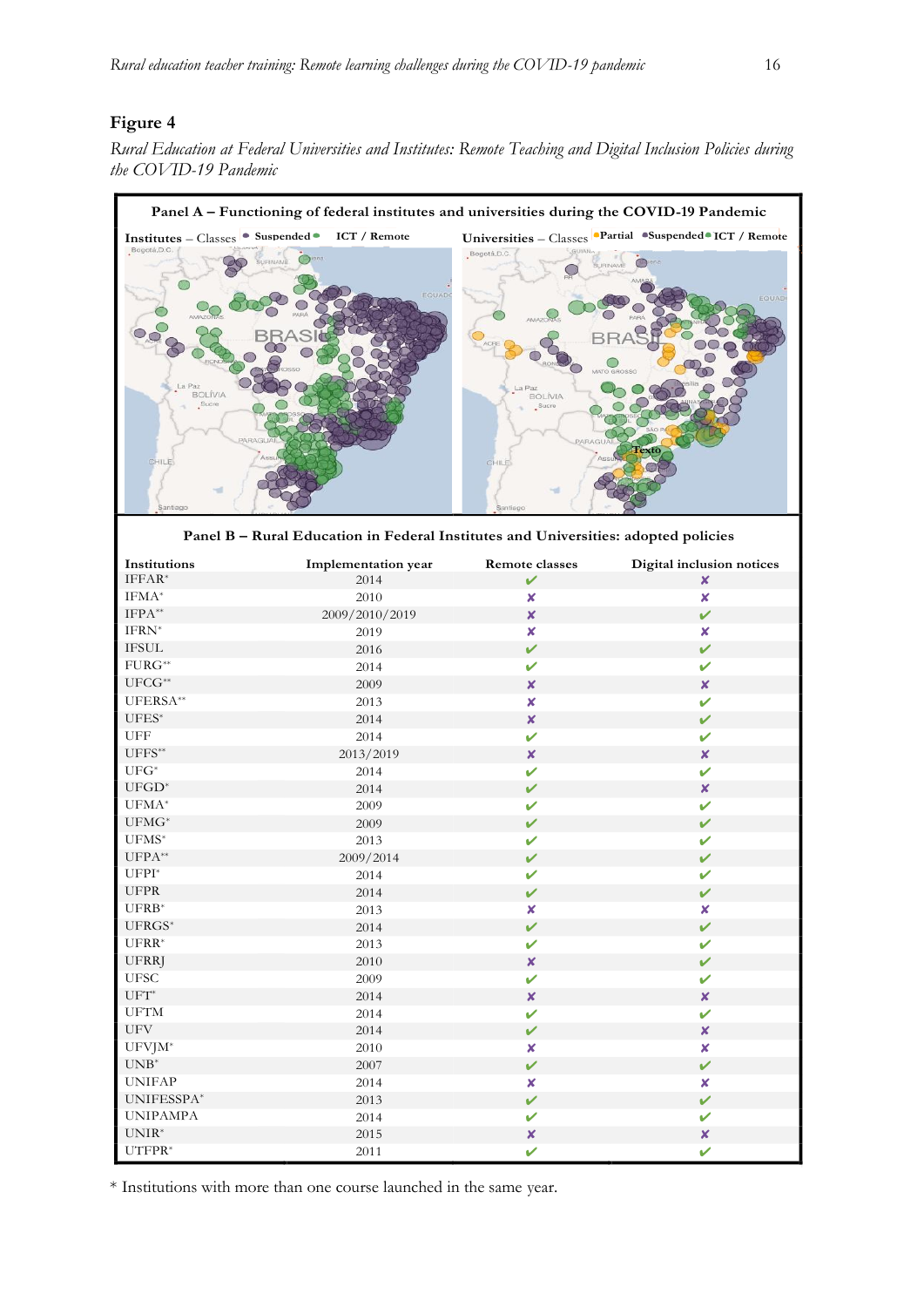\*\* Institutions with courses that were launched in different years.

*Note*: Elaborated by the authors. Information and maps available at the Ministry of Education's website – Coronavirus: Monitoring of educational institutions. Information accessed at e-MEC, as well as at the websites of federal universities and institutes – digital inclusion notices (Data updated on August 28th, 2020).

Other issues make it even more complex for students who live in rural communities to participate in remote learning activities, since these populations face, on a daily basis, different aspects capable of increasing the vulnerability of their existence, both in terms of imminent risks of getting exposed to the virus and of facing socioeconomic challenges and issues associated with the defense of their territories (ISA, 2020a, 2020b). Remote education institutionalization also worsens social, gender, regional and territorial inequalities – in both urban centers and rural areas – among others, and puts into discussion the Constitutional rights provided on Article 205, which emphasizes that "education - which is a right for all and a duty of both the State and the family - will be promoted and encouraged, in partnership with society, to enable the full development of the people, their preparation for the exercise of citizenship and their qualification for work" (Brasil, 1988); most specifically, the part where Article 206 highlights that "teaching will be provided based on the following principles: I - Equal conditions for access to, and permanence in, school" (Brasil, 1988).

With respect the equality of conditions, it is essential pointing out the challenges posed by remote teaching to training courses focused on rural educators, whose central axis in the training process lies on the pedagogy of alternation (Cordeiro et al., 2011; Ferreira & Molina, 2015; Santos, 2012). The alternation in major degree courses in rural education, based on sociability processes under construction – together with these communities –, synergizes the knowledge experienced at university time, by associating them with the ways of life, cultures, traditions and knowledge of rural populations, articulated in community time (Caldart, 2012; Santos, 2012; Andrade et al., 2019). Rural educators' training, based on the pedagogy of alternation, is in jeopardy in the new remote teaching reality at IFES. Such a threat gets stronger and brings along serious implications for the configuration of the current training design, which is widely defended by rural social movements.

Furthermore, the institutionalization of major degree courses in rural education is historically described as recent factor in Brazilian federal institutes and universities. These courses have faced many difficulties in just over a decade, "such as our lack of knowledge about the reality of students and lack of students' knowledge about the different ways science is produced and how academic rituals work" (Caixeta, 2013, p. 2929). Thus, Andrade and collaborators have emphasized that the institutionalization of these courses is confronted by the colonial concept of monoculture of knowledge, which has contributed to difficulties faced by universities to understand the potential of the pedagogy of alternation in its entirety and, therefore, the innovative aspect of community time. Therefore, they emphasized "the important role played by community time in rural education as decolonial emancipatory proposal capable of destabilizing epistemological oppression and subordination processes" (Andrade et al., 2019, p. 26).

Data shown in Figure 4, Panel B, highlight the pioneering spirit of University of Brasília in implementing, in 2007, three courses with the following qualifications: LNS, LAL, and MAT; in order to combat such a subordination – not only in epistemological terms – in the process of implementing major degree courses in rural education. Subsequently, in 2009, five universities and one federal institute have expanded this offer by implementing fifteen courses distributed in different qualifications and regions in the country, namely: Federal Institute of Pará (SHS); Federal University of Campina Grande (LNS, SHS, LAL) Federal University of Maranhão (AS, MNS); Federal University of Minas Gerais (LNS, SHS, LAL, MAT); Federal University of Pará (LNS, SHS, LAL, MAT); and Federal University of Santa Catarina (MNS). The institutionalization of these major degree courses in rural education, as well as the creation of new courses, was consolidated by Decree n. 7352 - from November  $4<sup>th</sup>$ , 2010 – establishing that: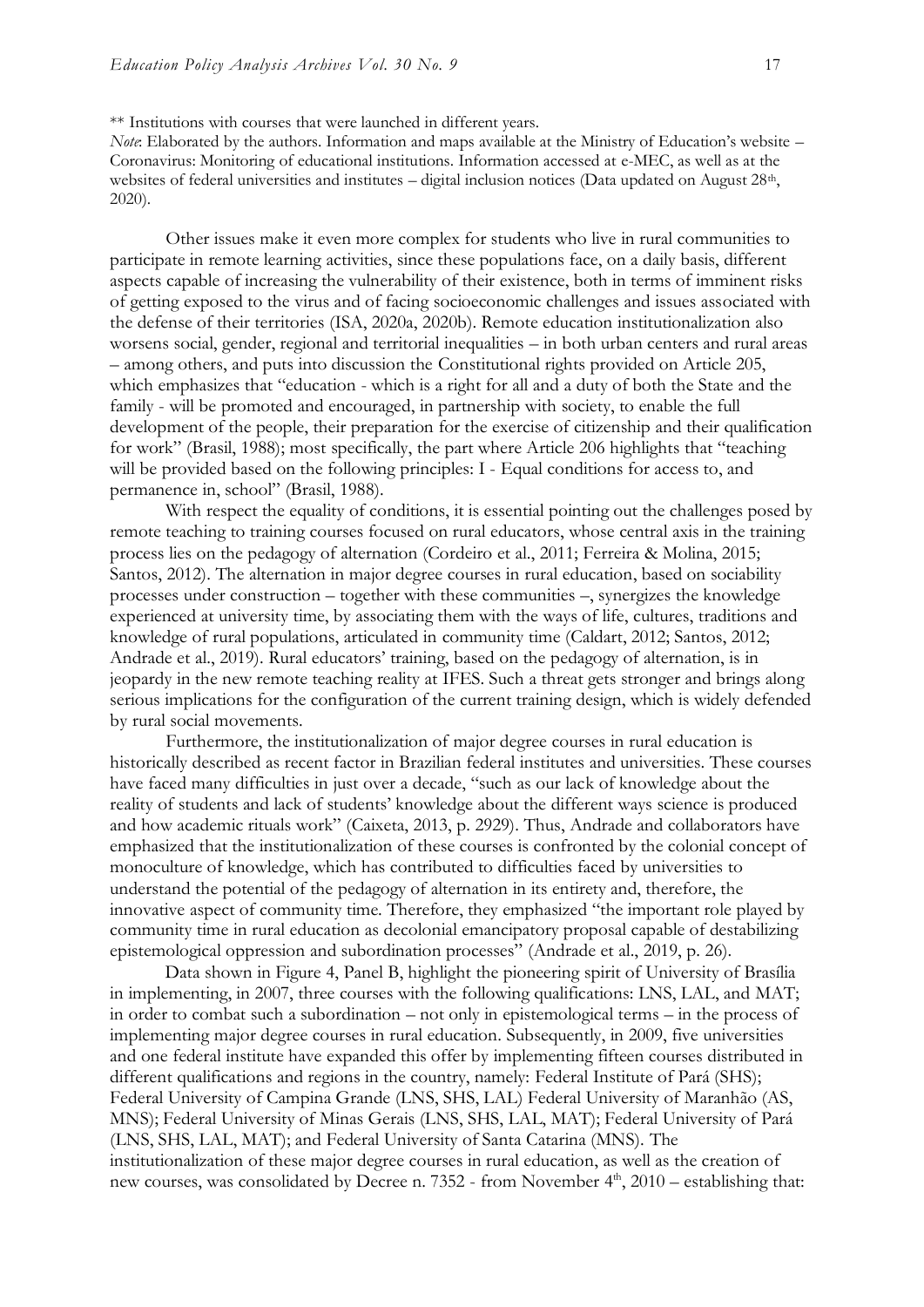Art. 1, § 4 - Rural education will take place through the provision of initial and continuing training for education professionals, through the guarantee of infrastructure and school transport conditions, as well as of materials and textbooks, equipment, laboratories, library, and leisure/sports areas suited to the political pedagogical project, in line with the local reality and with the diversity of rural populations. (Brasil, 2010)

The aforementioned decree, in association with Notice 02/2012, was the determining factor for the institutionalization of the first courses and for the implementation of an expressive number of courses in the following years:  $2011$  – three courses;  $2013$  – seventeen courses;  $2014$  – twentynine courses; 2015 – three courses; 2016 – one course; and 2019 – seven courses. The sum of these numbers and the number of courses implemented in 2007, 2009 and 2010 equals 87 major degree courses in rural education, which are currently offered by 34 federal institutions in all Brazilian regions<sup>14</sup>. In total,  $61\%$  of the total number of institutions have approved emergency remote teaching calendars and 65% of them provided digital inclusion notices for the student community. Figure 4, Panel B, makes such a discrepancy noticeable when one observes the level of response of four institutions that did not approve remote teaching emergency calendars, but that have published digital inclusion notices: Federal Institute of Pará (IFPA - Instituto Federal do Pará), Federal Rural University of Rio de Janeiro (UFRRJ - Universidade Federal Rural do Rio de Janeiro), Federal Rural University of the Semi-Arid (UFRSA - Universidade Federal Rural do Semi-Árido) and Federal University of Espírito Santo (UFES - Universidade Federal do Espírito Santo). The sum of courses provided by these institutions equals 11 major degree courses in rural education.

The information shown in Figure 4, Panel B, emphasizes that three institutions have adhered to remote learning, although they did not offer the opportunity for students to apply for digital inclusion grants and scholarships; these institutions were Federal Institute of Farroupilha (IFFar - Instituto Federal de Farroupilha), Federal University of Grande Dourados (UFGD - Universidade Federal da Grande Dourados) and Federal University of Viçosa (UFV - Universidade Federal de Viçosa). Together, these institutions offer five courses in rural education. However, there is an even more complex issue in the context of precariousness and expansion of inequalities in access to education, namely: deactivation of two rural education courses that had been implemented by IFFa, in 2014, in Jaguari County, Rio Grande do Sul State hinterlands. Furthermore, these three institutions are located in states featured by the strong presence of indigenous and quilombola communities – i.e., Mato Grosso do Sul, Minas Gerais and Rio Grande do Sul (IBGE, 2019a, 2019b). Therefore, lack of digital inclusion notices disarticulates the possibility of achieving right to education, as it exposes and expands different vulnerability levels experienced by rural populations, both in and outside federal universities and institutes.

Variable "specificities of digital inclusion notices" was included in the data collection process to help better understanding the vulnerability levels experienced by the rural populations taken into consideration by IFES' digital inclusion policies. Of the twenty-two institutions that offer the rural education course and that have published digital inclusion notices, only two universities have published notices specifically aimed at indigenous and quilombola peoples, namely: Federal University of Minas Gerais (UFMG - Universidade Federal de Minas Gerais) and Federal University of Pampa (UNIPAMPA). On July 16<sup>th</sup>, 2020, UFMG has issued PRAE/FUMP Call n. 05/2020, which publicly opened the "registration in *Programa UFMG Meu* 

<sup>14</sup> In the scope of PRONERA, some universities offer single classes, rather than regular annual classes, as other initial training courses often do. Thus, the investigated database shows limitations, since the e-MEC portal does not allow this differentiation between courses. Therefore, such a lack of differentiation has also limited the analysis of closing courses.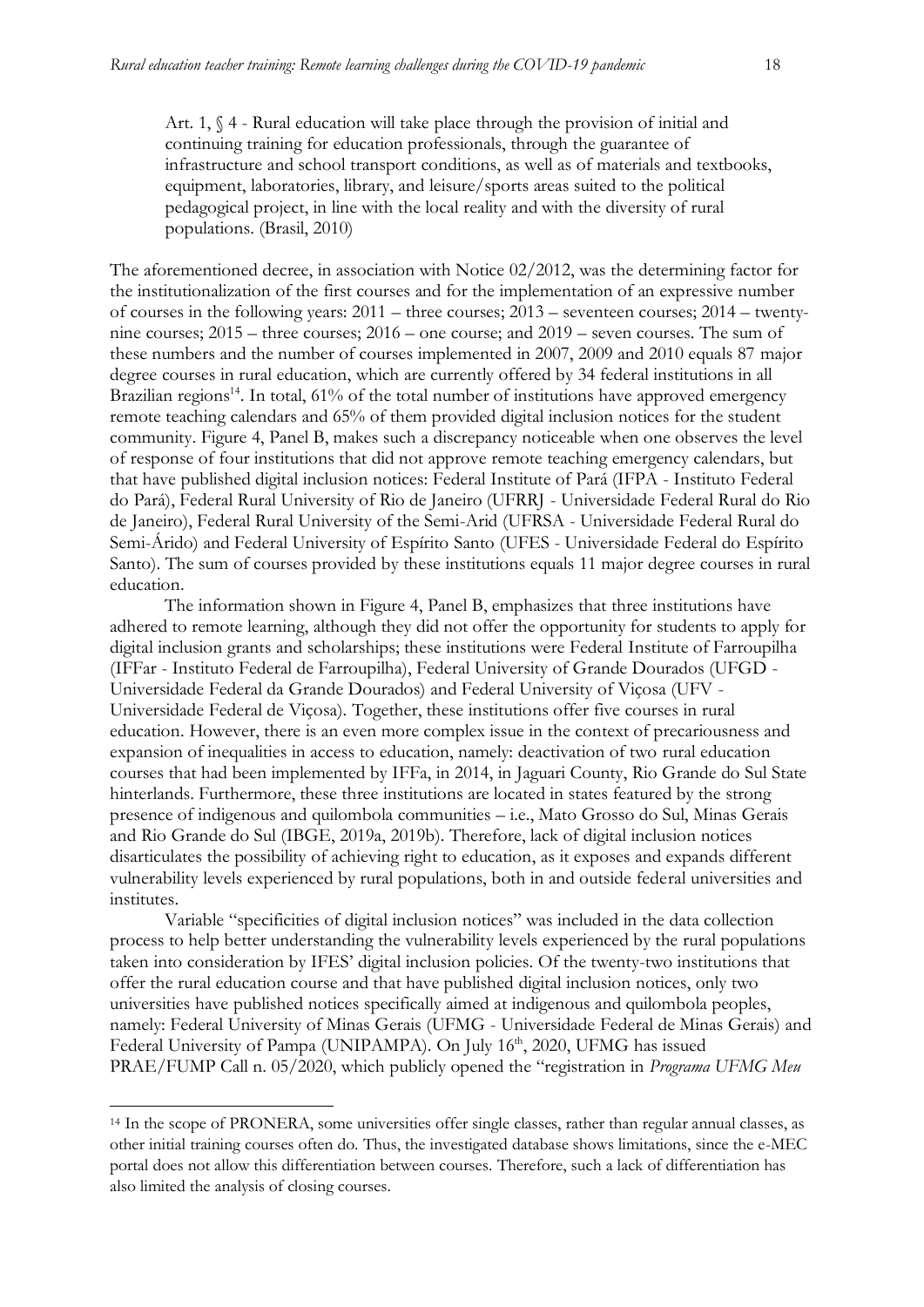*Lugar: Inclusão Digital/Modalidade V* [UFMG My Place Program: Digital Inclusion/Modality V] - Acquisition of information technology and communication equipment for indigenous and quilombola students" (UFMG, 2020). UNIPAMPA, in its turn, released - on August 18<sup>th</sup>, 2020 the PRAEC Internal Call n. 3/2020, which was an Indigenous and Quilombola permanence support plan that covered:

Students of face-to-face undergraduate courses, who got their place through specific selection processes for indigenous and quilombola peoples, as well as for major degree courses in Rural Education, or through the reservation of places for indigenous and quilombola peoples, in the Unified Selection System (SiSU - Sistema de Seleção Unificada), in the academic year 2020. (UNIPAMPA, 2020)

University of Brasília (UnB) has indicated the possibility of enrolling rural populations, by pointing out that "1.3. Students who have passed the Indigenous entrance exam ruled by ACT 002/2015 FUB/FUNAI may enroll in the current Notice, according to the follow-up and classification list sent by DIV/Coquei" (UNB, 2020). Thus, the herein presented data make it clear that even a decade after Decree n. 7352/2010, and despite the significant number of rural education courses distributed in all Brazilian regions, rural populations continue to be outraged in their fundamental rights, including inside federal universities and institutes. Based on the current data reading and analysis, the approval of emergency remote teaching without specific digital inclusion notices for rural populations, as shown in Figure 4, represents the likely dismantling of the essence of pedagogy of alternation, as it was proposed by the rural social movements.

The essence of the pedagogy of alternation is consolidated in the human sociability dimension, as provided for in the Proposal for the Regulation of the Pedagogy of Alternation that has been addressed at CNE. Article 6 of the aforementioned proposal establishes the principles of the pedagogy of alternation, which comprise "learning capable of interconnecting popular, traditional, scientific and technological knowledge to ensure integration among educators, students, families, and social and community organizations in its territorial coverage area" (CNE, 2020c). Thus, the analyzed data have indicated that the pedagogy of alternation has been made precarious in its sociability dimension, since almost all institutions offering major degree courses in rural education did not show solid ways of providing digital inclusion for rural populations, through public notices and specific items aimed at meeting their demands.

The lack of affirmative digital inclusion policies focused on rural populations, within the remote education institutionalization scope, contradicts the principle of equal rights to education provided for in the 1988 Federal Constitution. Likewise, it makes the training of rural educators – based on the sociability dimension provided for in Article 7 of the Proposal for the Regulation of the pedagogy of alternation – precarious and unfeasible. According to the aforementioned proposal, "Community Time will be developed in students' territory and community, and it will encompass research and experimentation activities and processes", among other activities of educational nature (CNE, 2020c). Given the reality of social distancing and the near inexistence of specific digital inclusion policies for rural populations, the challenge consists in keeping the major degree courses in rural education operating without compromising the essence of the pedagogy of alternation and, therefore, the identity and the political-pedagogical project of these courses. Furthermore, the quality of students' training processes is another equally-relevant aspect, since Article 19 of the Proposal for the Regulation of the Pedagogy of Alternation provides that:

Basic and Higher Education Schools, as well as other institutions that adopt the Pedagogy of Alternation, must offer the essential pedagogical and financial support to students in order to monitor Communities-Times, by providing adequate infrastructure conditions, in agreement with the local reality and with the diversity of rural, Cerrado, fisherman and forest communities. (CNE, 2020c)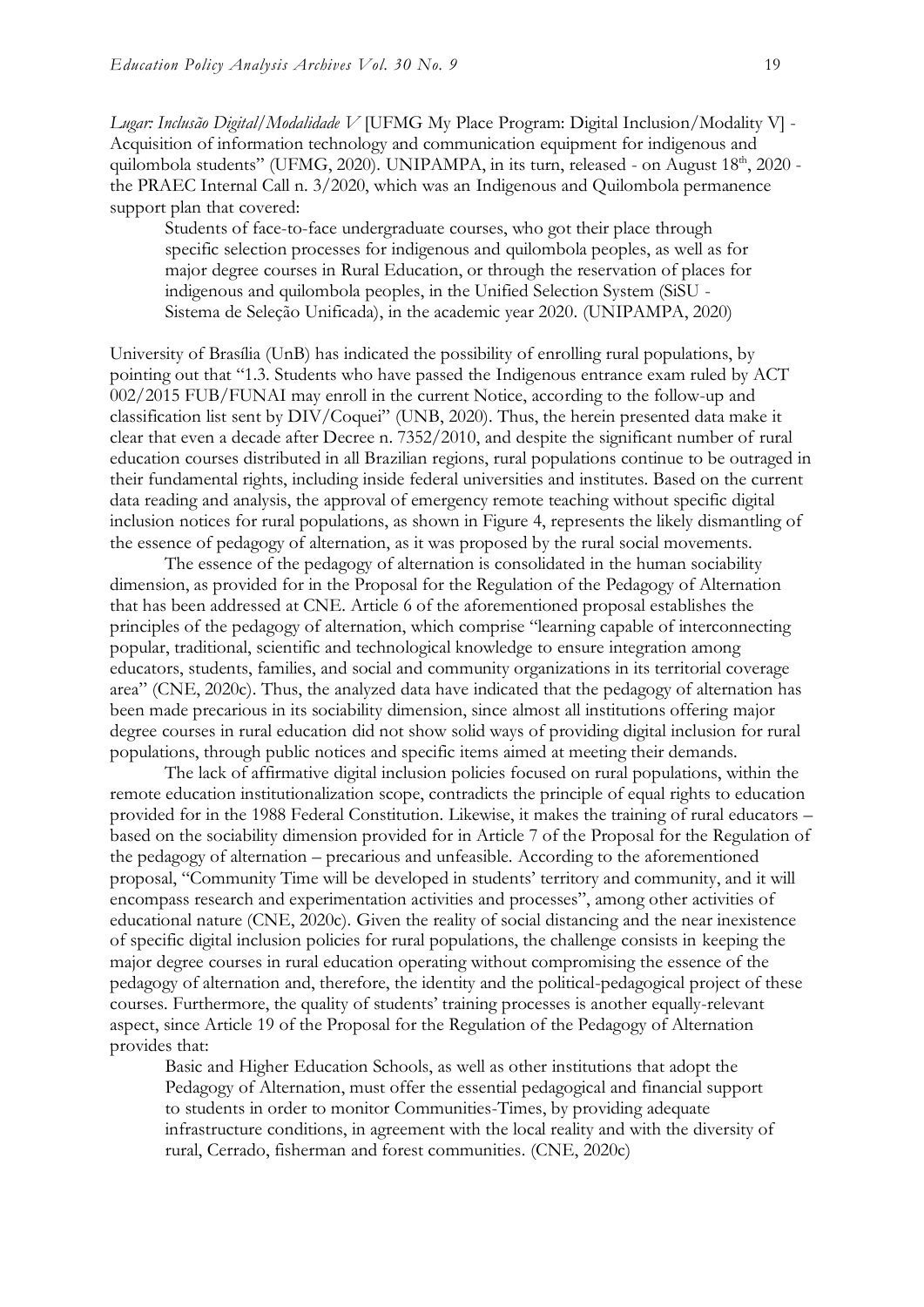Pedagogy of Alternation aim at overcoming the inequality, inequity and vulnerability processes that stood out in pandemic times. Vulnerability is produced in a country like Brazil – where colonization landmarks are constantly updated through racist and fascist discourses – at the expense of categories such as territory, race, gender, and social class, among others. According to the herein presented data, these categories are used by the Federal Government to implement certain hegemonic developmental agendas, to the detriment of the subalternation of rural populations and, thus, to enhance the identity and territorial uprooting strategies. Thus, the research information has indicated that seven of the 87 rural education courses have been only operating for one year, which means that they remain at the initial stage of institutionalization and construction of their Alternation proposals. Furthermore, data have also indicated different aspects of the process making rural educators' training precarious – these aspects have evidenced the weaknesses of these courses in institutional agendas adopted by different IFES.

#### **Conclusions**

Based on the analyzed empirical elements, the current research has indicated the expansion of major degree courses in rural education in all Brazilian regions, in the last decade. At the same time, it also emphasized the fragility of these courses at IFES, with regard to specific affirmative policies aimed at meeting educational demands imposed by remote education. In addition, results have evidenced high rates of Indigenous and Quilombola communities' vulnerability to coronavirus – featured by the number of infections and death cases – at a time when public policies, agendas and fundamental rights of rural populations to education, health, and territory, among others, have been disarticulated. Therefore, results have suggested that all these factors can limit the ability of students enrolled in undergraduate programs in rural education to devote time and concentration to academic studies, as well as to keep their articulations focused on the fight for land. All these elements favor the *perfect scenario* for: *a)* the usurpation of fundamental rights typical of necropolitics; *b)* the expansion of all forms of structural racism and institutional violence;  $c$ ) the concealment and/or underreporting of the number of infections and death cases in rural areas; among other genocidal practices that determine the interests of the land market in Brazil.

The herein presented results – mainly lack of specific notices aimed at meeting demands for digital inclusion of rural populations in documents published by the federal universities and institutes offering LEDoCs – have highlighted a series of elements that reflect the Brazilian reality, namely: *a)* inequalities, negligence and omissions in promoting the right to education; *b)* the fragility of the institutionalization of rural education courses in federal universities and institutes;  $c$ ) lack of specific affirmative policies to prevent rural populations from dropping out of higher education courses during the pandemic; and *d)* institutional neglect and lack of effective responses to the socioeconomic vulnerability of rural populations; among others. These results have suggested that remote education has real implications for the development of major degree courses in rural education, since realities of rural populations, mainly of indigenous and quilombola communities, have been torn apart by the COVID-19 pandemic. Such an issue presupposes different priority aspects of these communities, based on their culture, relationship with both the territory and nature, perceptions about the world and cosmovision.

Furthermore, the current results invite us to reflect about a series of aspects, mainly about the condition of all ten courses implemented in the last five years: *a)* the likely impacts of remote education on the construction of these courses' identity; *b)* the continuity of these major degree courses within the institutional agendas of each university and institute; *c)* temporary course suspension and abandonment by students who live in rural areas and do not have the necessary digital means to continue their studies during the COVID-19 pandemic; *d)* the future impacts of remote education on the quality of rural educators' training processes and its consequences for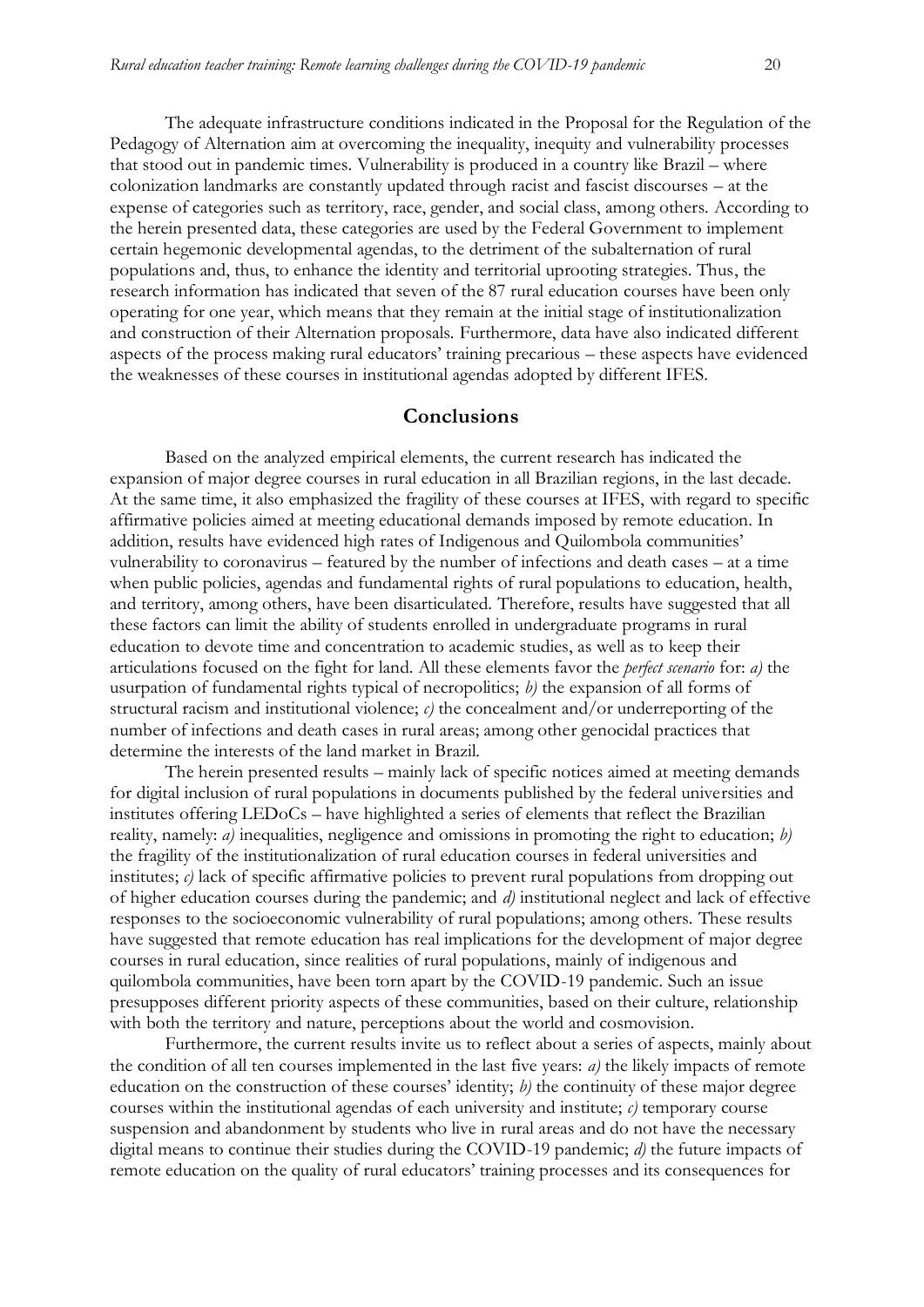basic education. The panoramic reading of results has pointed out that rural populations have historically struggled against all forms of racism and violence, in defense of their lifestyles, nature and territories. Therefore, these populations are also fighting for their right to life and to education, to the detriment of the way the National Policy for the Comprehensive Health of Rural and Forest Populations (PNSIPCF - Política Nacional de Saúde Integral das Populações do Campo e da Floresta) and the Rural Education Policy (Procampo) have been managed during the COVID-19 pandemic, within the scope of federal authorities.

#### **References**

- Acselrad, H. (2014). Disputas cognitivas e exercício da capacidade crítica: O caso dos conflitos ambientais no Brasil. *Sociologias, 16*(35), 84-105. [https://doi.org/10.1590/S1517-](https://doi.org/10.1590/S1517-45222014000100004) [45222014000100004](https://doi.org/10.1590/S1517-45222014000100004)
- Alves, L. (2020). Educação remota: Entre a ilusão e a realidade. *Interfaces Científicas, 8*(3), 348-365. https://doi.org/10.17564/2316-3828.2020v8n3p348-365
- Amado, L. H. E.., & Ribeiro, A. M. M. (2020). Panorama e desafios dos povos Indígenas no contexto de pandemia do COVID-19 no Brasil. *Confluências - Revista Interdisciplinar de Sociologia e Direito*, *22*(2), 335-360. https://doi.org/10.22409/conflu.v22i2.43050
- Anderson, M. I. P. (2019). Médicos pelo Brasil e as políticas de saúde para a Estratégia Saúde da Família de 1994 a 2019: Caminhos e descaminhos da Atenção Primária no Brasil. *Revista Brasileira de Medicina de Família e Comunidade*, *14*(41), 1-30. https://doi.org/10.5712/rbmfc14(41)2180
- Andrade, F. M. R., Nogueira, L. P. M., Neves, L. C., & Rodrigues, M. P. M. (2019). Educação do campo em giro *decolonial*: A experiência do tempo comunidade na Universidade Federal Fluminense (UFF). *Revista Brasileira de Educação Do Campo*, *4*(e7178), 1-30. https://doi.org/10.20873/uft.rbec.e7178
- Andrade, F. M. R., & Corrêa, M. S. T. (2020). *Pedagogias e mulheres em movimentos*: *Enfrentamentos à violência doméstica*. Appris.
- Aquino, E., Silveira, I. H., Pescarini, J., Aquino R., & Souza-Filho, J.A. (2020). Medidas de distanciamento social no controle da pandemia de COVID-19: Potenciais impactos e desafios no Brasil. *Cien Saude Colet*, *25*(1), 2423-2444. https://doi.org/10.1590/1413- 81232020256.1.10502020
- Arroyo, M. (2012). Formação de educadores do campo. In: R. S. Caldart, I. B. Pereira, P. Alentejano, & G. Frigotto (Orgs.), *Dicionário da educação do campo* (pp. 361-367). Escola politécnica de Saúde Joaquim Venâncio, Expressão Popular.
- Ayres, J. R. de C. M., França Júnior, I., Calazans, G. J., & Saletti, H. C. (2003). O conceito de vulnerabilidade e as práticas de saúde: Novas perspectivas e desafios. In: D. Czeresnia & C. M. de Freitas (Orgs.). *Promoção da saúde: Conceitos, reflexões, tendências* (pp. 117-139). Fiocruz.
- Bertoni, E. (2020). A descoordenação da gestão militar no ministério da saúde. *Nexo Jornal.* [https://www.nexojornal.com.br/expresso/2020/07/16/A](https://www.nexojornal.com.br/expresso/2020/07/16/A-descoordena%C3%A7%C3%A3o-da-gest%C3%A3o-militar-no-Minist%C3%A9rio-da-Sa%C3%BAde)[descoordena%C3%A7%C3%A3o-da-gest%C3%A3o-militar-no-Minist%C3%A9rio-da-](https://www.nexojornal.com.br/expresso/2020/07/16/A-descoordena%C3%A7%C3%A3o-da-gest%C3%A3o-militar-no-Minist%C3%A9rio-da-Sa%C3%BAde)[Sa%C3%BAde](https://www.nexojornal.com.br/expresso/2020/07/16/A-descoordena%C3%A7%C3%A3o-da-gest%C3%A3o-militar-no-Minist%C3%A9rio-da-Sa%C3%BAde)
- Bonella, A. E., Araujo, M., & Dall'Agnol, D. (2020). Bioética em tempos de pandemia: Testes clínicos com Cloroquina para tratamento de COVID-19. *Veritas, 65*(2), 1-12.
- Brasil. Constituição Federal do Brasil de 1988. (1988). *Promulgada em 5 de outubro de 1988*. [http://www.planalto.gov.br/ccivil\\_03/Constituicao/Constituicao.htm](http://www.planalto.gov.br/ccivil_03/Constituicao/Constituicao.htm)
- Brasil. Decreto nº 7.352, de 4 de novembro de 2010. (2010). *Dispõe sobre a Política de Educação do Campo e o Programa Nacional de Educação na Reforma Agrária – PRONERA*. [http://www.planalto.gov.br/ccivil\\_03/\\_ato2007-2010/2010/decreto/d7352.htm](http://www.planalto.gov.br/ccivil_03/_ato2007-2010/2010/decreto/d7352.htm)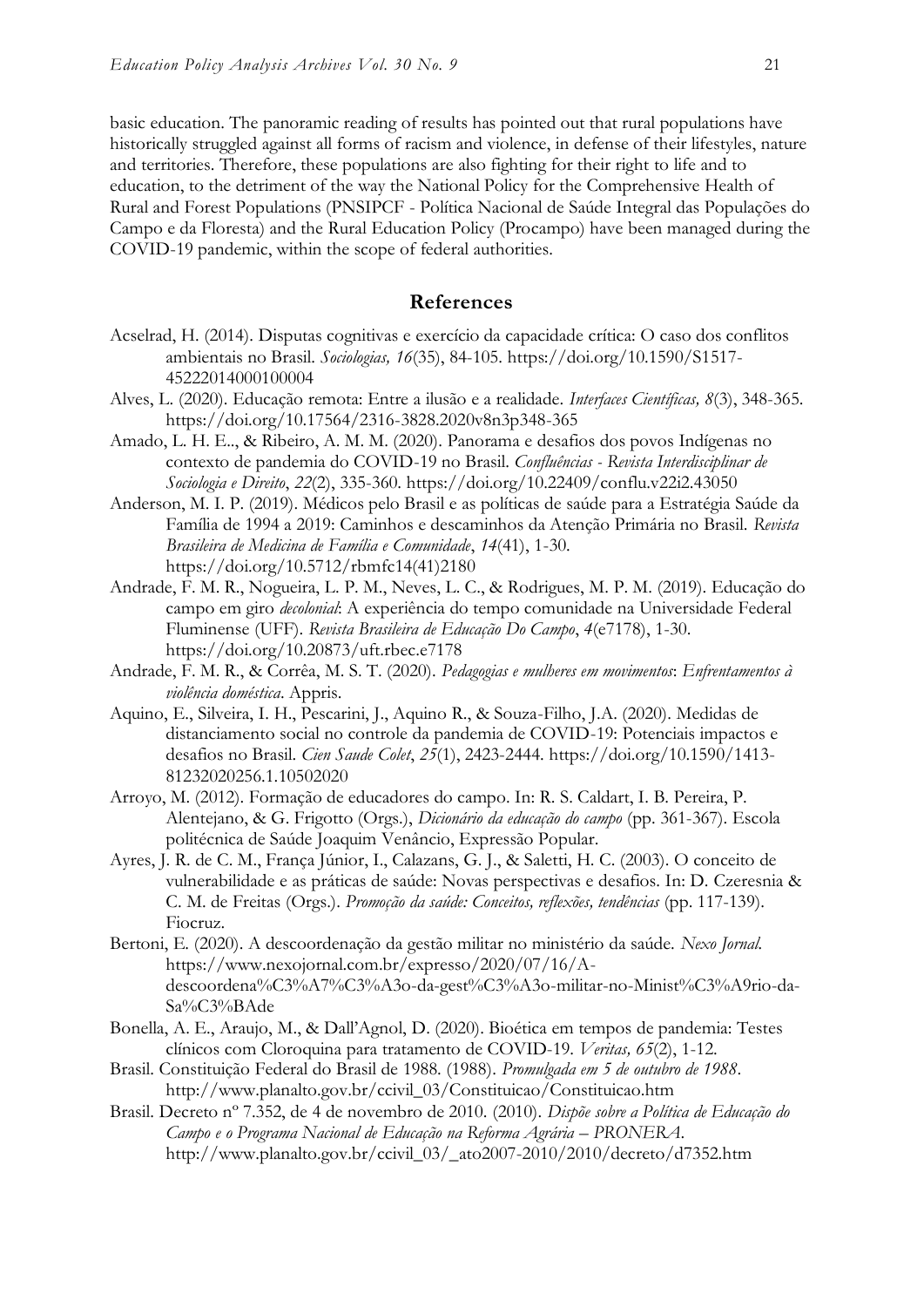Brasil. Secretaria de Ensino Superior (SESu). Secretaria de Educação Profissional e Tecnológica (Setec). Secretaria de Educação Continuada Alfabetização Diversidade e Inclusão (Secadi). Edital n. 2, de 31 de agosto de 2012. (2012). *Chamada Pública para seleção de Instituições Federais de Educação Superior - IFES e de Institutos Federais de Educação, Ciência e Tecnologia - IFET, para criação de cursos de Licenciatura em Educação do Campo, na modalidade presencial*.

[http://portal.mec.gov.br/index.php?option=com\\_docman&view=download&alias=115](http://portal.mec.gov.br/index.php?option=com_docman&view=download&alias=11569-minutaeditais-selecao-ifesifets-03092012&Itemid=30192) [69-minutaeditais-selecao-ifesifets-03092012&Itemid=30192](http://portal.mec.gov.br/index.php?option=com_docman&view=download&alias=11569-minutaeditais-selecao-ifesifets-03092012&Itemid=30192)

- Brasil. Ministério da Saúde. Secretaria de Gestão Estratégica e Participativa. Departamento de Apoio à Gestão Participativa. (2013). *Política Nacional de Saúde Integral das Populações do Campo e da Floresta.* – 1. ed.; 1. reimp.
- Brasil. *Medida Provisória nº 910 de 2019*. (2019). Altera a Lei nº 11.952, de 25 de junho de 2009, que dispõe sobre a regularização fundiária das ocupações incidentes em terras situadas em áreas da União, a Lei nº 8.666, de 21 de junho de 1993, que institui normas para licitações e contratos da administração pública, e a Lei nº 6.015, de 31 de dezembro de 1973, que dispõe sobre os registros públicos. [http://www.planalto.gov.br/ccivil\\_03/\\_ato2019-](http://www.planalto.gov.br/ccivil_03/_ato2019-2022/2019/Mpv/mpv910.htm) [2022/2019/Mpv/mpv910.htm](http://www.planalto.gov.br/ccivil_03/_ato2019-2022/2019/Mpv/mpv910.htm)
- Brasil, Ministério da Saúde. (2020a). *Painel Coronavírus*.<https://covid.saude.gov.br/>
- Brasil. *Lei nº 14.021, de 7 de julho de 2020*. (2020b). Dispõe sobre medidas de proteção social para prevenção do contágio e da disseminação da Covid-19 nos territórios indígenas. [https://www.planalto.gov.br/ccivil\\_03/\\_ato2019-2022/2020/lei/l14021.htm](https://www.planalto.gov.br/ccivil_03/_ato2019-2022/2020/lei/l14021.htm)
- Brasil. Ministério da Educação. (2020c). *Coronavírus: Monitoramento das Instituições de Ensino*. <http://portal.mec.gov.br/coronavirus/>
- Brasil. Ministério da Educação. (2020d). *Cadastro Nacional de Cursos e Instituições de Ensino Superior: e-MEC.* Brasília. [http://emec.mec.gov.br](http://emec.mec.gov.br/)
- Caixeta, M. E. (2013). Educação do Campo e construção do conhecimento: Tensões inevitáveis no trato com as diferenças. *Educação em Revista, 29*(01), 273-301. https://doi.org/10.1590/S0102-46982013000100013
- Caldart, R. S. (2012). Educação do campo*.* In R. S. Caldart, I. B. Pereira, P. Alentejano & G. Frigotto (Org.). *Dicionário da educação do campo* (pp. 259-267). Escola politécnica de Saúde Joaquim Venâncio, Expressão Popular.
- CNE Conselho Nacional de Educação. (2020a). *Parecer CNE/CP nº 5/2020*. Reorganização do Calendário Escolar e da possibilidade de cômputo de atividades não presenciais para fins de cumprimento da carga horária mínima anual, em razão da Pandemia da COVID-19. Brasília.

[http://portal.mec.gov.br/index.php?option=com\\_docman&view=download&alias=145](http://portal.mec.gov.br/index.php?option=com_docman&view=download&alias=145011-pcp005-20&category_slug=marco-2020-pdf&Itemid=30192) [011-pcp005-20&category\\_slug=marco-2020-pdf&Itemid=30192](http://portal.mec.gov.br/index.php?option=com_docman&view=download&alias=145011-pcp005-20&category_slug=marco-2020-pdf&Itemid=30192)

- CNE Conselho Nacional de Educação. (2020b). *Parecer CNE/CP nº 9/2020.* Reexame do Parecer CNE/CP nº 5/2020, que tratou da reorganização do Calendário Escolar e da possibilidade de cômputo de atividades não presenciais para fins de cumprimento da carga horária mínima anual, em razão da Pandemia da COVID-19. Brasília. [http://portal.mec.gov.br/index.php?option=com\\_docman&view=download&alias=147](http://portal.mec.gov.br/index.php?option=com_docman&view=download&alias=147041-pcp009-20&category_slug=junho-2020-pdf&Itemid=30192) [041-pcp009-20&category\\_slug=junho-2020-pdf&Itemid=30192](http://portal.mec.gov.br/index.php?option=com_docman&view=download&alias=147041-pcp009-20&category_slug=junho-2020-pdf&Itemid=30192)
- CNE Conselho Nacional de Educação. (2020c). *Proposta de regulamentação da Pedagogia da Alternância*. Brasília. [http://portal.mec.gov.br/docman/junho-2020-pdf/146891-texto](http://portal.mec.gov.br/docman/junho-2020-pdf/146891-texto-referencia-pedagogia-da-alternancia/file)[referencia-pedagogia-da-alternancia/file.](http://portal.mec.gov.br/docman/junho-2020-pdf/146891-texto-referencia-pedagogia-da-alternancia/file)
- Cordeiro, G., Reis, N., & Hage, S. M. (2011). Pedagogia da alternância e seus desafios para assegurar a formação humana dos sujeitos e a sustentabilidade do campo. *Em Aberto, 24*(85), 115-125. http://dx.doi.org/10.24109/21766673.emaberto.24i85.2489.
- Deshwal, V. K. (2020). COVID 19: A comparative study of Asian, European, American continent. *International Journal of Scientific Research and Engineering Development*, *3*(7).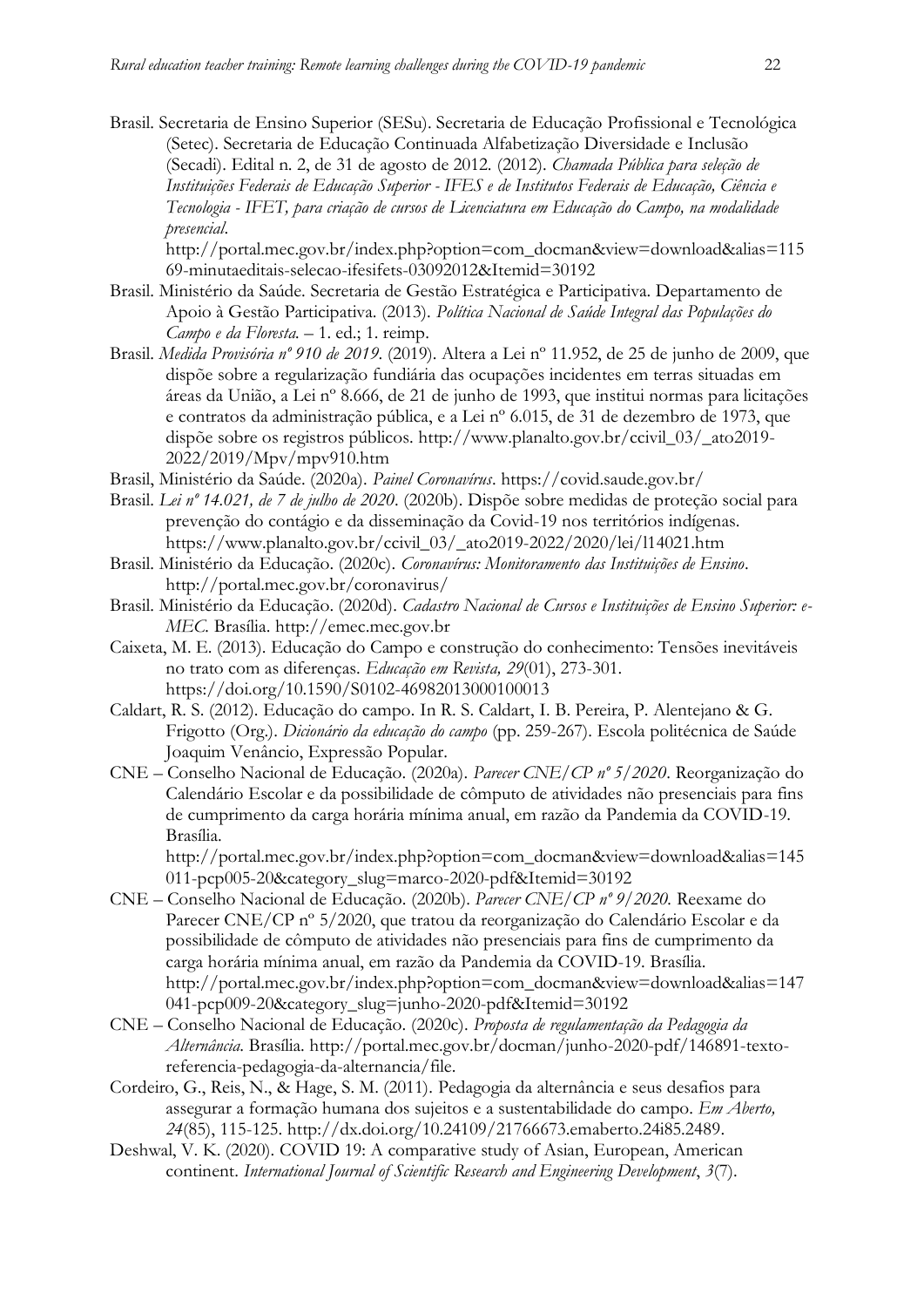<http://www.ijsred.com/volume3/issue2/IJSRED-V3I2P63.pdf>

- Desideri, L. (2020). Como o isolamento social flexibilizado pode criar conflito entre estados e municípios. *Gazeta do Povo*. Brasília. [https://www.gazetadopovo.com.br/republica/isolamento-estados-municipios](https://www.gazetadopovo.com.br/republica/isolamento-estados-municipios-flexibilizar-coronavirus/)[flexibilizar-coronavirus/.](https://www.gazetadopovo.com.br/republica/isolamento-estados-municipios-flexibilizar-coronavirus/)
- Farias, H. S. de. (2020). O avanço da Covid-19 e o isolamento social como estratégia para redução da vulnerabilidade. *Espaço e Economia. Revista Brasileira de Geografia Econômica*, (17). https://doi.org/10.4000/espacoeconomia.11357
- Ferreira, M. J., & Molina, M. (2016). Ensino superior e alternância de tempos educativos entrelaçando perspectivas para a formação de educadores do campo. *In: Anais do XXIV Seminário Nacional UNIVERSIT AS/BR* (pp. 1705-1722). http://www.ppe.uem.br/xxivuniversitas/ana%20is/trabalhos/e\_7/7-011.pdf
- Floss, M., Franco, C. M., Malvezzi, C., Silva, K. V., Costa, B. R., Silva, V. X. L., Werreria, N. S., & Duarte, D. R. (2020). A pandemia de COVID-19 em territórios rurais e remotos: Perspectiva de médicas e médicos de família e comunidade sobre a atenção primária à saúde. *Cadernos de Saúde Pública: Espaço Temático: Covid-19 - Contribuições da Saúde Coletiva*, *36*(7), 1-4. http://dx.doi.org/10.1590/0102-311x00108920
- Geleris, J., Sun, Y., Platt, J., Zucker, J., Baldwin, M., Hripcsak, G., Labella, A., Manson, D. K., Kubin, C., Barr, G., Sobieszczyk, M. E., & Schluger, N. W. (2020). Observational study of hydroxychloroquine in hospitalized patients with Covid-19. *New England Journal of Medicine*.<https://www.nejm.org/doi/full/10.1056/nejmoa2012410>
- Grech, V. (2020). Unknown unknowns COVID-19 and potential global mortality. *Early Human Development, 144*. [https://doi.org/10.1016/j.earlhumdev.2020.105026.](https://doi.org/10.1016/j.earlhumdev.2020.105026)
- Gonzaga, E. A., & Nassif, L. (2020). Da (não) justiça de transição à Lava Jato. In: C. Milek & A. Ribeiro (Orgs.). *Relações indecentes.* (pp. 24-34). Tirant Lo Blanch.
- Instituto Brasileiro de Geografia e Estatística IBGE. (2010). *Domicílios particulares permanentes, por*  existência de energia elétrica, segundo as Grandes Regiões e as Unidades da Federação – 2010. <https://censo2010.ibge.gov.br/sinopse/index.php?dados=P13&uf=00>
- Instituto Brasileiro de Geografia e Estatística IBGE. (2019a). *Cadastro de Localidades Indígenas em 2019*. Brasília.<https://indigenas-ibgedgc.hub.arcgis.com/>
- Instituto Brasileiro de Geografia e Estatística IBGE. (2019b). *Cadastro de Localidades Quilombolas em 2019*. Brasília.<https://indigenas-ibgedgc.hub.arcgis.com/>
- Instituto Nacional de Estudos e Pesquisas Educacionais Anísio Teixeira INEP. (2007). *Panorama da Educação no Campo*. Brasília. [http://inep.gov.br/documents/186968/484154/Panorama+da+Educa%C3%A7%C3%](http://inep.gov.br/documents/186968/484154/Panorama+da+Educa%C3%A7%C3%A3o+do+Campo/5b9c2ed7-208b-48ff-a803-cd3851c5c6c9?version=1.2) [A3o+do+Campo/5b9c2ed7-208b-48ff-a803-cd3851c5c6c9?version=1.2](http://inep.gov.br/documents/186968/484154/Panorama+da+Educa%C3%A7%C3%A3o+do+Campo/5b9c2ed7-208b-48ff-a803-cd3851c5c6c9?version=1.2)
- Instituto de Pesquisa Ambiental da Amazônia IPAM. (2020). *Mortalidade de indígenas por Covid-19 na Amazônia é maior do que média nacional*. Brasília. [https://ipam.org.br/mortalidade-de](https://ipam.org.br/mortalidade-de-indigenas-por-covid-19-na-amazonia-e-maior-do-que-medias-nacional-e-regional/)[indigenas-por-covid-19-na-amazonia-e-maior-do-que-medias-nacional-e-regional/](https://ipam.org.br/mortalidade-de-indigenas-por-covid-19-na-amazonia-e-maior-do-que-medias-nacional-e-regional/)
- Instituto Socioambiental ISA. (2020a). *Plataforma de monitoramento da situação indígena na pandemia do novo coronavírus (Covid-19) no Brasil*. Manaus. [https://covid19.socioambiental.org](https://covid19.socioambiental.org/)
- Instituto Socioambiental ISA. (2020b). *Observatório da Covid-19 nos Quilombos*. Manaus. [https://quilombosemcovid19.org](https://quilombosemcovid19.org/)
- Kaseker, M. P., & Ribeiro, L. F. (2020). O audiovisual como arma de defesa indígena em tempos de Covid-19. *Revista Internacional de Folkcomunicação*, *18*(40), 183-198. <https://doi.org/10.5212/RIF.v.18.i40.0011>
- Leão, L. R. B., Ferreira, V. H. S., & Faustino, A. M. (2020). O idoso e a pandemia do Covid-19: Uma análise de artigos publicados em jornais. *Brazilian Journal of Development, 6*(7), 45123- 45142.<https://doi.org/10.34117/bjdv6n7-218>
- Leite, M. P. (2020). Biopolítica da precariedade em tempos de pandemia. *DILEMAS: Revista de Estudos de Conflito e Controle Social,* (Reflexões na Pandemia), 1-16.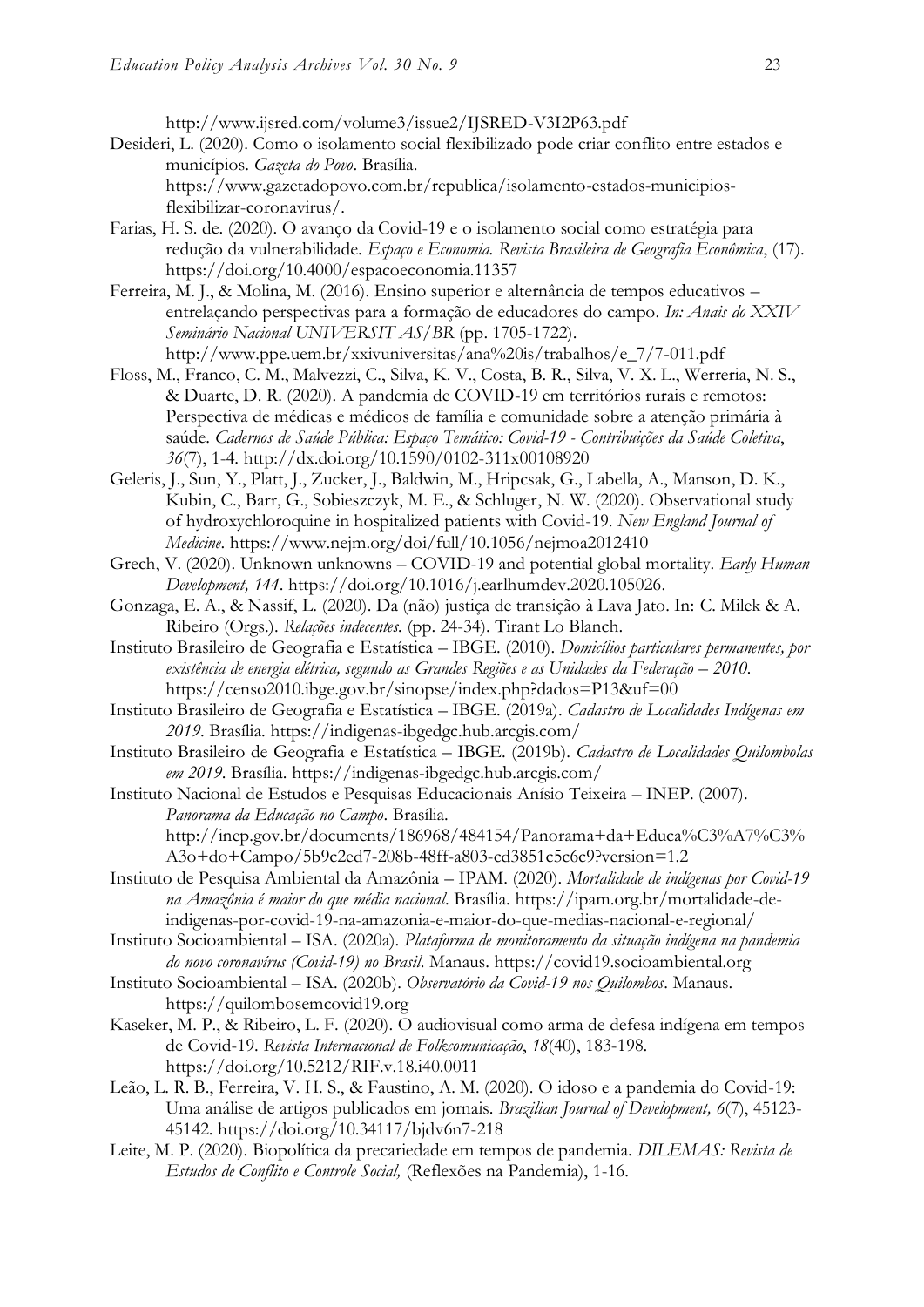- Lima, M. de O. (2016). Amazônia, uma história de impactos e exposição ambiental em paralelo à instalação de grandes empreendimentos na região. *Revista Pan-Amazônica de Saúde*, *7*(2), 9- 11. [http://dx.doi.org/10.5123/S2176-62232016000200001.](http://dx.doi.org/10.5123/S2176-62232016000200001)
- Llewellyn, S. (2020, March 25). Covid-19: How to be careful with trust and expertise on social media. *British Medical Journal: Medicine and the Media*, [s. l.]. https://doi.org/10.1136/bmj.m1160
- Mariano, R., & Gerardi, D. A. (2019). Eleições presidenciais na América Latina em 2018 e ativismo político de evangélicos conservadores. *Revista USP*, 120), 61-76. https://doi.org/10.11606/issn.2316-9036.v0i120p61-76
- Martínez-Alier, J. (2007). *O ecologismo dos pobres: conflitos ambientais e linguagens de valoração.* Tradução: Maurício Waldman. São Paulo: Editora Contexto.
- Minayo, M. C. de S. (2017). Amostragem e saturação em pesquisa qualitativa: Consensos e controvérsias. *Revista Pesquisa Qualitativa*, *5*(7), 1-12.
- Molina, M. (2015). Expansão das licenciaturas em educação do campo: Desafios e potencialidades. *Educar em Revista*, (55), 145-166. https://doi.org/10.1590/0104- 4060.39849
- Moreira, R. C. N. (2018). *Political polarization and the impeachment of 2016: An analysis of real-world and social-media data*. Dissertação de mestrado – Programa de Pós-Graduação em Ciências da Computação. Universidade Federal de Minas Gerais (UFMG).
- Nassif, M. I. (2020). A hegemonia da crueldade: Como uma elite raivosa enfiou uma faca no coração da democracia. In C. Milek & A. Ribeiro (Orgs.), *Relações indecentes* (pp. 4-12). Tirant Lo Blanch.
- Osowski, R. (2017). O marco temporal para demarcação de terras indígenas, memória e esquecimento. *Mediações*, *22*(2), 320-246. https://doi.org/10.5433/2176- 6665.2017.2v22n2p320
- Otu, A., Ebenso, B., Labonte, R., & Yaya, S. (2020). Tackling COVID-19: Can the African continent play the long game? *Journal of Global Health*, *10*. https://dx.doi.org[/10.7189%2fjogh.10.010339](https://dx.doi.org/10.7189%2Fjogh.10.010339)
- PNAD Pesquisa Nacional por Amostra de Domicílio*.* (2018). *Acesso à Internet e a televisão e posse de telefone móvel celular para uso pessoal.* https://www.ibge.gov.br/estatisticas/sociais/populacao/17270-pnadcontinua.html?edicao=27138&t=resultados
- Porto-Gonçalves, C. W. (2017). *Amazônia: Encruzilhada civilizatória, tensões territoriais em curso.* Consequência.
- Ribeiro, M. (2013). *Movimento camponês trabalho e educação. Liberdade, autonomia, emancipação: Princípios/fins da formação humana* (2.ed.). Expressão Popular.
- Santos, C. A. dos. (2012). Programa Nacional de Educação na Reforma Agrária (PRONERA). In: R. S. Caldart, I. B. Pereira, P. Alentejano, & G. Frigotto (Orgs.), *Dicionário da educação do campo*, (pp. 629-637). Escola Politécnica de Saúde Joaquim Venâncio, Expressão Popular.
- UFMG Universidade Federal de Minas Gerais. (2020). *Programa UFMG Meu lugar: auxílio material didático*. Chamada PRAE/FUMP, n. 06/2020, Inclusão digital de estudantes indígenas e quilombolas. [https://www.ufmg.br/prae/wp](https://www.ufmg.br/prae/wp-content/uploads/2020/07/CHAMADA-PRAE-06-2020-SERVICO-INTERNET-ESTUDANTES-INDIGENAS-QUILOMBOLAS-NOVO.pdf)[content/uploads/2020/07/CHAMADA-PRAE-06-2020-SERVICO-INTERNET-](https://www.ufmg.br/prae/wp-content/uploads/2020/07/CHAMADA-PRAE-06-2020-SERVICO-INTERNET-ESTUDANTES-INDIGENAS-QUILOMBOLAS-NOVO.pdf)[ESTUDANTES-INDIGENAS-QUILOMBOLAS-NOVO.pdf](https://www.ufmg.br/prae/wp-content/uploads/2020/07/CHAMADA-PRAE-06-2020-SERVICO-INTERNET-ESTUDANTES-INDIGENAS-QUILOMBOLAS-NOVO.pdf)
- UNB Universidade de Brasília. (2020). *Edital UnB/DDS Nº 002/2020, auxílios emergenciais de Apoio à Inclusão Digital,* 2020.

[http://www.dds.dac.unb.br/images/Editais/2020/Edital\\_Incluso\\_Digital.pdf](http://www.dds.dac.unb.br/images/Editais/2020/Edital_Incluso_Digital.pdf) UNIPAMPA – Universidade Federal do Pampa. (2020). *Chamada Interna PRAEC no 3/2020 Plano de Apoio à Permanência Indígena e Quilombola*. [https://sites.unipampa.edu.br/praec/files/2020/08/chamada-](https://sites.unipampa.edu.br/praec/files/2020/08/chamada-%20interna-praec-n-3_2020.pdf.) interna-praec-n-[3\\_2020.pdf.](https://sites.unipampa.edu.br/praec/files/2020/08/chamada-%20interna-praec-n-3_2020.pdf.)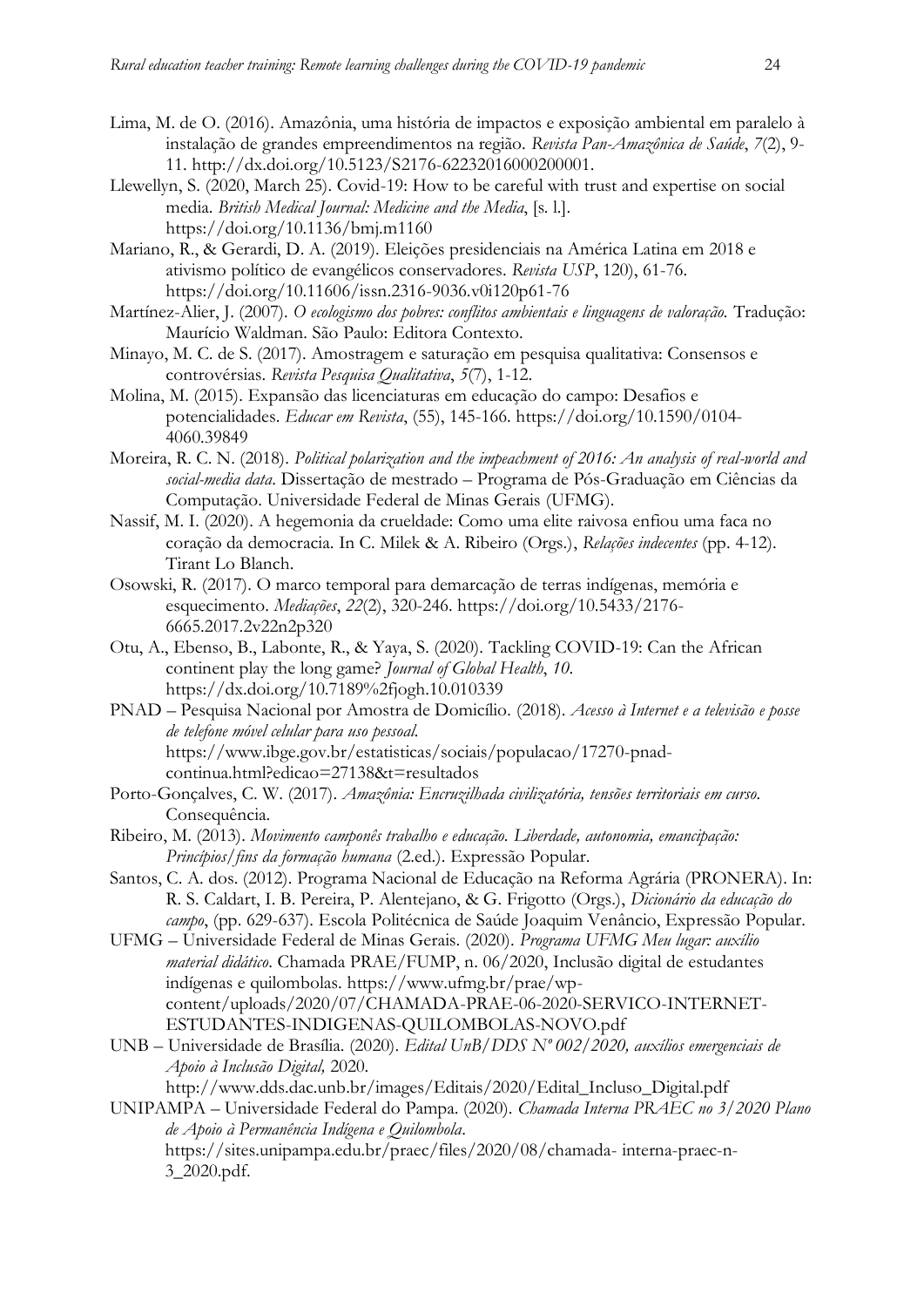- WHO World Health Organization. (2020). *Coronavirus Disease 2019 (COVID-19): Situation Report – 72.* https://www.who.int/docs/default-source/coronaviruse/situationreports/20200401-sitrep-72-covid-19.pdf?sfvrsn=3dd8971b\_2
- Wilder-Smith, A. T., & Freedman, D. O. (2020). Isolation, quarantine, social distancing and community containment: Pivotal role for old-style public health measures in the novel coronavirus (2019-nCoV) outbreak. *Journal of Travel Medicine*. https://doi.org/10.1093/jtm/taaa020

### **About the Authors**

#### **Francisca Marli Rodrigues de Andrade**

Fluminense Federal University (UFF – Universidade Federal Fluminense) marli\_andrade@id.uff.br

<https://orcid.org/0000-0001-6450-5911>

Adjunct Professor in the Health and Environment field, at the Interdisciplinary course in Rural Education – Human Sciences Department of Fluminense Federal University (UFF). Professor at the Postgraduation Program in Education at UFF (PPGEn/UFF). Coordinator of the Decolonial Studies' Laboratory (LEDec - Laboratório de Estudos Decoloniais).

#### **Letícia Pereira Mendes Nogueira**

Fluminense Federal University (UFF – Universidade Federal Fluminense) [leticia96pmn@gmail.com](mailto:leticia96pmn@gmail.com)

<https://orcid.org/0000-0002-1393-8327>

Master's degree student of the Postgraduation Program in Teaching at Fluminense Federal University (PPGen/UFF). Major Interdisciplinary Degree in Rural Education at UFF. Former scholarship holder of the Academic Development Program at UFF. Member of the Decolonial Studies' Laboratory (LEDec - Laboratório de Estudos Decoloniais).

#### **Lucas do Couto Neves**

University of Brasília (UnB – Universidade de Brasília) lcneves@id.uff.br

<https://orcid.org/0000-0003-1071-8545>

Master's degree student of the Postgraduation Program in Environment and Rural Development – PPG MADER, at University of Brasília (UnB). Major Interdisciplinary Degree in Rural Education at UFF/INFES. Former scholarship holder in the following programs: Teaching Assistance, International Mobility at UFF and Technological Innovation Program – Pibiti – CNPq. Member of the Decolonial Studies' Laboratory (LEDec - Laboratório de Estudos Decoloniais).